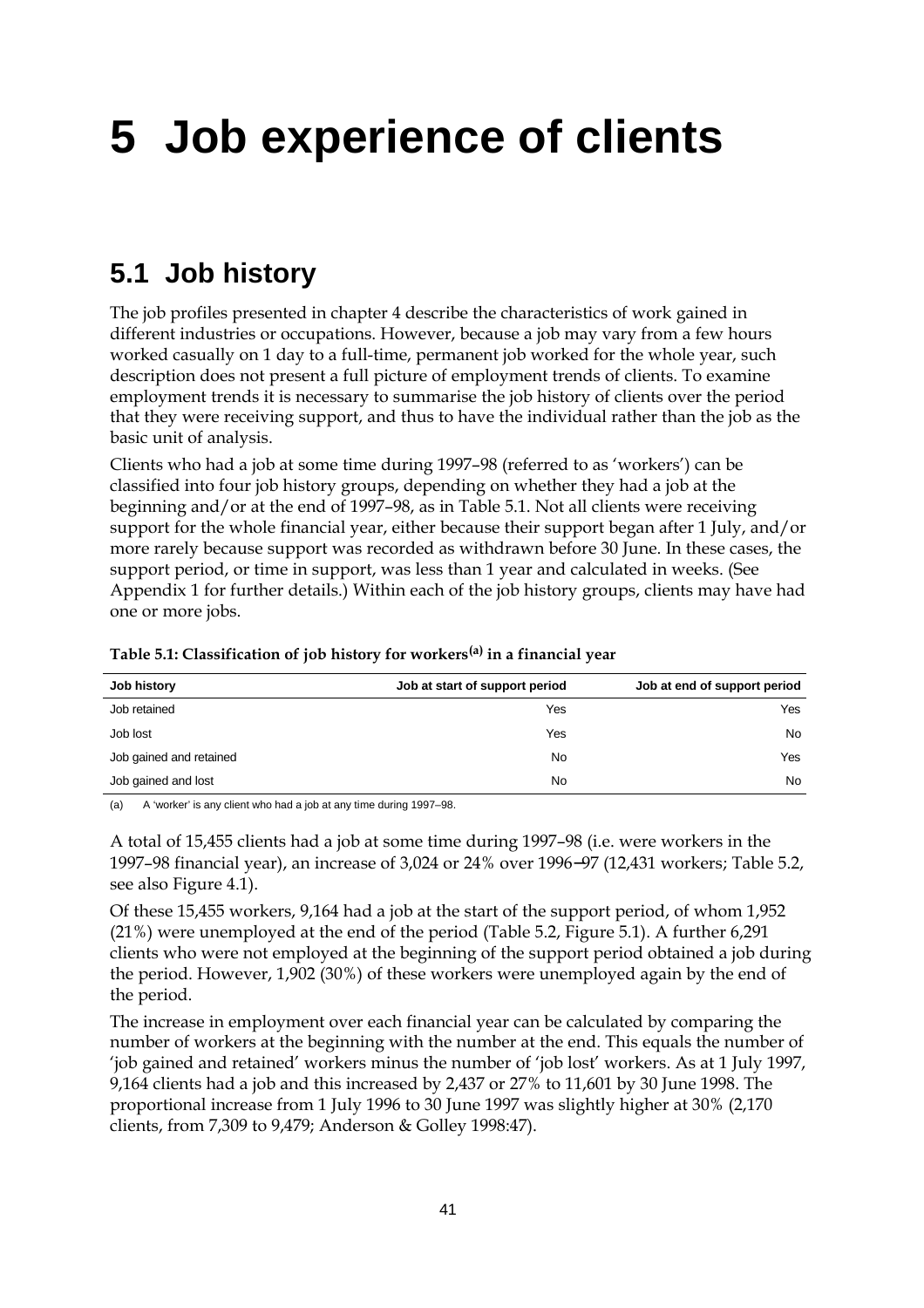|                         | With one job  |      | With more than one job |      | <b>All workers</b> |       |  |
|-------------------------|---------------|------|------------------------|------|--------------------|-------|--|
| Job history             | <b>Number</b> | $\%$ | <b>Number</b>          | %    | <b>Number</b>      | %     |  |
| Job retained            | 5,436         | 35.2 | 1.776                  | 11.5 | 7,212              | 46.7  |  |
| Job lost                | 1.527         | 9.9  | 425                    | 2.8  | 1,952              | 12.6  |  |
| Job gained and retained | 3,539         | 22.9 | 850                    | 5.5  | 4,389              | 28.4  |  |
| Job gained and lost     | 1,600         | 10.4 | 302                    | 2.0  | 1.902              | 12.3  |  |
| Total                   | 12.102        | 78.3 | 3,353                  | 21.7 | 15.455             | 100.0 |  |

**Table 5.2: Job history of workers during 1997–98**

The worker retention rate is the percentage of workers who had a job at the end of the support period (i.e. the combined percentage of 'job retained' and 'job gained and retained' workers). This rate is not a measure of overall employment, only of the probability that a worker who had a job at some time during the year remained in employment at the end of that year (or their support period if they left the agency).

Three-quarters (75%) of workers in 1997–98 had a job at the end of the support period (11,601 out of 15,455). This was a slight decrease from 1996–97 when 76% of workers (9,479 out of 12,431) were employed at the end of the support period (Anderson & Golley 1998:47). In both years, this percentage was lower for those who had one job compared with those who had more than one job (74% versus 78% in 1997–98, Table 5.2 and Anderson & Golley 1998:47).

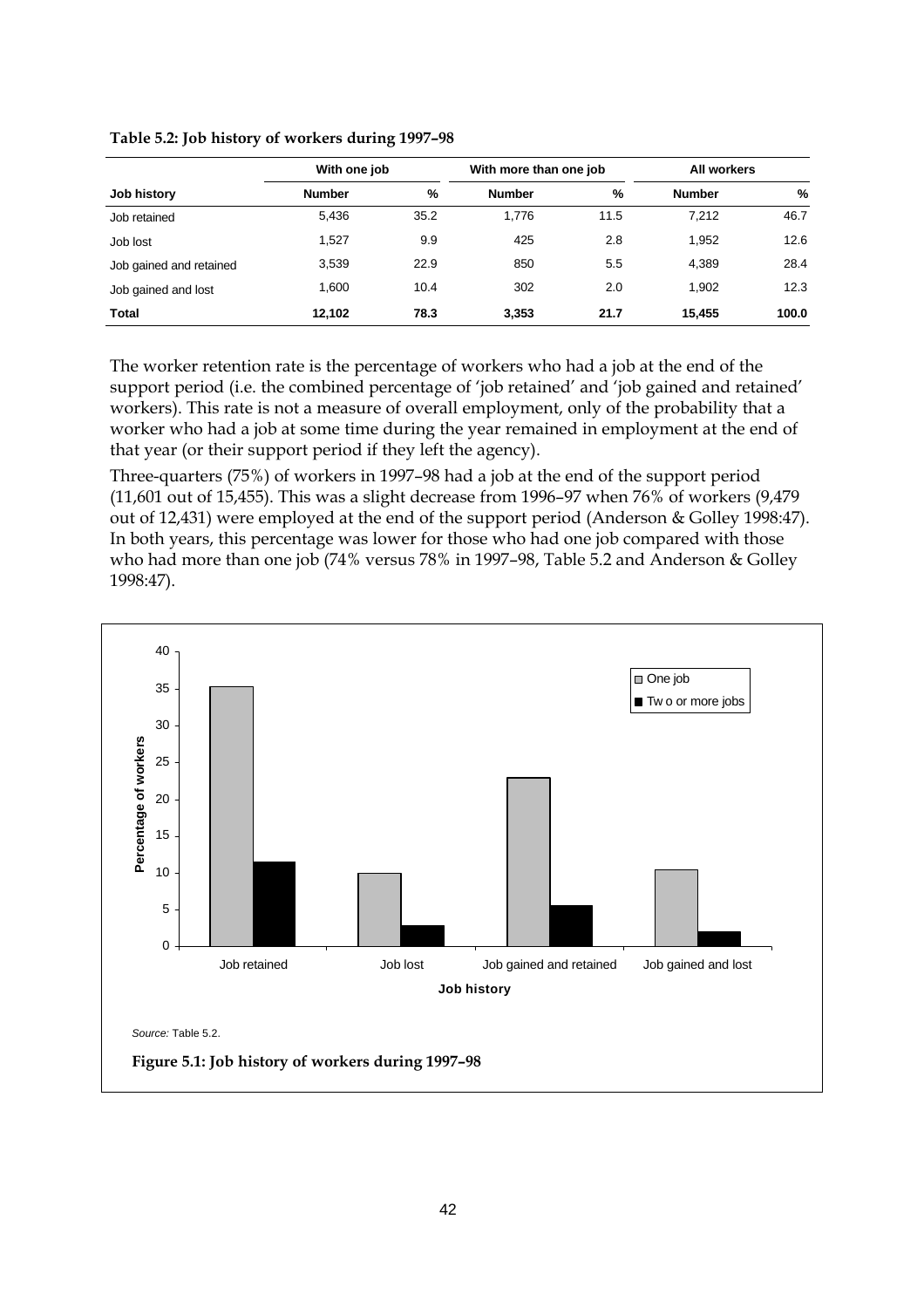The job experience of a worker was also affected by the number and type of jobs they had. The 'job retained' category includes workers who continued in the same job through the whole period, those who changed jobs without being unemployed and those who lost work and regained it. Similarly the 'job gained and retained' category includes workers who gained a permanent job, as well as those who gained one or more casual or temporary jobs, at least one of which they still had at the end of the period. Some workers classed as 'job lost' or 'job gained and lost' will have been in and out of temporary or casual work.

For each worker, the primary job is defined as the job with the highest total hours of work during the whole support period. The basis of employment of the primary job by job history category is shown in Table 5.4.

|                            | Job retained |               |       | Job lost      |       | Job gained and<br>retained |       | Job gained and<br>lost |        | All   |
|----------------------------|--------------|---------------|-------|---------------|-------|----------------------------|-------|------------------------|--------|-------|
| <b>Basis of employment</b> | No.          | $\frac{9}{6}$ | No.   | $\frac{9}{6}$ | No.   | $\frac{9}{6}$              | No.   | $\frac{9}{6}$          | No.    | $\%$  |
| One job                    |              |               |       |               |       |                            |       |                        |        |       |
| Permanent-regular          | 4,187        | 77.0          | 1,063 | 69.6          | 2,342 | 66.2                       | 955   | 59.7                   | 8,547  | 70.6  |
| Permanent-irregular        | 453          | 8.3           | 206   | 13.5          | 474   | 13.4                       | 295   | 18.4                   | 1,428  | 11.8  |
| Permanent-seasonal         | 560          | 10.3          | 189   | 12.4          | 470   | 13.3                       | 163   | 10.2                   | 1,382  | 11.4  |
| Temporary-regular          | 167          | 3.1           | 48    | 3.1           | 188   | 5.3                        | 131   | 8.2                    | 534    | 4.4   |
| Temporary-irregular        | 13           | 0.2           | 10    | 0.7           | 26    | 0.7                        | 40    | 2.5                    | 89     | 0.7   |
| Temporary-seasonal         | 55           | 1.0           | 11    | 0.7           | 38    | 1.1                        | 16    | 1.0                    | 120    | 1.0   |
| All                        | 5,436        | 100.0         | 1,527 | 100.0         | 3,539 | 100.0                      | 1,600 | 100.0                  | 12,102 | 100.0 |
| More than one job          |              |               |       |               |       |                            |       |                        |        |       |
| Permanent-regular          | 1,193        | 67.2          | 260   | 61.2          | 521   | 61.3                       | 145   | 48.0                   | 2,119  | 63.2  |
| Permanent-irregular        | 222          | 12.5          | 80    | 18.8          | 143   | 16.8                       | 69    | 22.8                   | 514    | 15.3  |
| Permanent-seasonal         | 233          | 13.1          | 45    | 10.6          | 90    | 10.6                       | 33    | 10.9                   | 401    | 12.0  |
| Temporary-regular          | 78           | 4.4           | 21    | 4.9           | 66    | 7.8                        | 32    | 10.6                   | 197    | 5.9   |
| Temporary-irregular        | 18           | 1.0           | 6     | 1.4           | 14    | 1.6                        | 19    | 6.3                    | 57     | 1.7   |
| Temporary-seasonal         | 32           | 1.8           | 13    | 3.1           | 16    | 1.9                        | 4     | 1.3                    | 65     | 1.9   |
| All                        | 1,776        | 100.0         | 425   | 100.0         | 850   | 100.0                      | 302   | 100.0                  | 3,353  | 100.0 |
| <b>All workers</b>         |              |               |       |               |       |                            |       |                        |        |       |
| Permanent-regular          | 5,380        | 74.6          | 1,323 | 67.8          | 2,863 | 65.2                       | 1,100 | 57.8                   | 10,666 | 69.0  |
| Permanent-irregular        | 675          | 9.4           | 286   | 14.7          | 617   | 14.1                       | 364   | 19.1                   | 1,942  | 12.6  |
| Permanent-seasonal         | 793          | 11.0          | 234   | 12.0          | 560   | 12.8                       | 196   | 10.3                   | 1,783  | 11.5  |
| Temporary-regular          | 245          | 3.4           | 69    | 3.5           | 254   | 5.8                        | 163   | 8.6                    | 731    | 4.7   |
| Temporary-irregular        | 31           | 0.4           | 16    | 0.8           | 40    | 0.9                        | 59    | 3.1                    | 146    | 0.9   |
| Temporary-seasonal         | 87           | 1.2           | 24    | 1.2           | 54    | 1.2                        | 20    | 1.1                    | 185    | 1.2   |
| All                        | 7,212        | 100.0         | 1,952 | 100.0         | 4,389 | 100.0                      | 1,902 | 100.0                  | 15,455 | 100.0 |

**Table 5.4: Workers, basis of employment of primary job by job history, 1997–98**

In 1997–98, as in the last two financial years, workers were most likely to have had a permanent regular primary job (69% in 1997–98, 68% in 1996–97 and 1995–96). In 1997–98, this percentage was higher for workers with only one job (71%) than for workers with more than one job (63%). A further 13% of workers had a job which was permanent irregular, and 12% a job which was permanent seasonal. Workers in the 'job retained' category were the most likely to be in permanent regular work. Those in the 'job gained and lost' category were the least likely to have had permanent regular work and the most likely to have had permanent irregular work.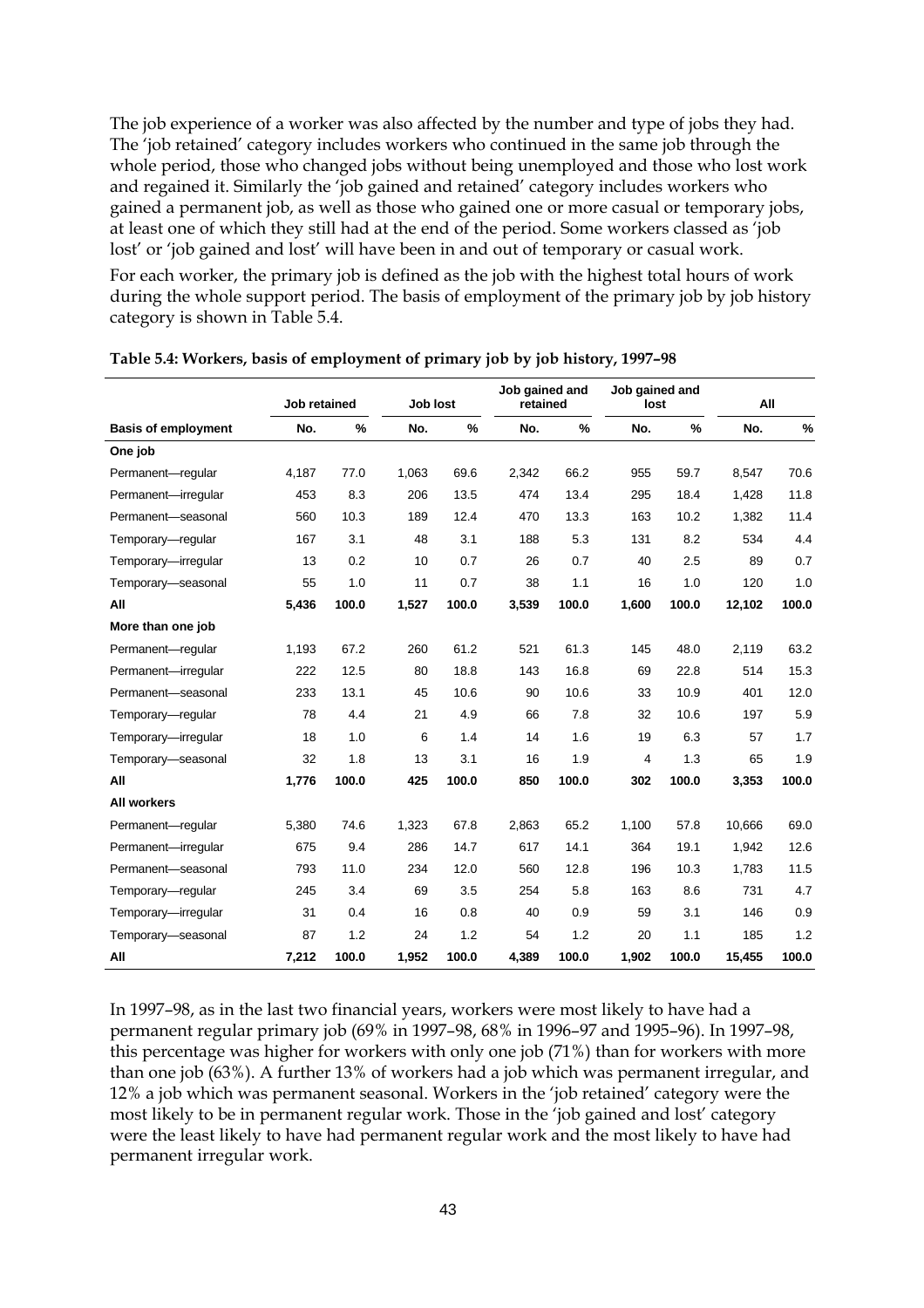A total of 6,475 workers finished at least one job during 1997–98 (Table 5.5). By definition, this includes all workers in the 'job lost' and 'job gained and lost' categories, plus most of those in the 'job retained' and 'job gained and retained' categories who had two or more jobs (some workers retained two or more concurrent jobs).

Of these workers, nearly one-third (31%) had resigned because of reasons other than career development and 11% were dismissed from a job. Workers in the 'job lost' and 'job gained and lost' were more likely to have finished a job for one of these reasons than workers who retained employment at the end of support period. 'Job retained' workers were more likely to have resigned from a job for career development, which suggests that they were changing jobs. Other major reasons for job completion were retrenchment (12%) and completion of employment contract (17%).

| 1997-98                |              |              |              |              |                            |                |                        |              |              |              |
|------------------------|--------------|--------------|--------------|--------------|----------------------------|----------------|------------------------|--------------|--------------|--------------|
|                        | Job retained |              | Job lost     |              | Job gained<br>and retained |                | Job gained<br>and lost |              | All          |              |
| Dannau fau iad an diam | $\mathbf{H}$ | $\mathbf{a}$ | $\mathbf{H}$ | $\mathbf{a}$ | $\mathbf{H}$               | $\overline{a}$ | $\mathbf{H}$           | $\mathbf{a}$ | $\mathbf{H}$ | $\mathbf{a}$ |

**Table 5.5: Reason for job(s) ending, by job history, for workers who finished one or more jobs,**

|                                             | Job retained |       |       | Job lost |     | and retained |       | and lost |       | All   |  |
|---------------------------------------------|--------------|-------|-------|----------|-----|--------------|-------|----------|-------|-------|--|
| Reason for job ending                       | No.          | %     | No.   | %        | No. | %            | No.   | %        | No.   | %     |  |
| Retrenched                                  | 185          | 12.6  | 270   | 13.9     | 75  | 9.1          | 220   | 11.3     | 786   | 12.1  |  |
| Dismissed                                   | 93           | 6.3   | 213   | 11.0     | 83  | 10.1         | 296   | 15.2     | 712   | 11.0  |  |
| Resigned-career development                 | 310          | 21.1  | 114   | 5.9      | 108 | 13.1         | 62    | 3.2      | 634   | 9.8   |  |
| Resigned-other reason                       | 302          | 20.6  | 736   | 38.0     | 175 | 21.2         | 729   | 37.5     | 2,022 | 31.2  |  |
| Work trial                                  | 23           | 1.6   | 46    | 2.4      | 46  | 5.6          | 86    | 4.4      | 211   | 3.3   |  |
| Employment contract finished                | 286          | 19.5  | 246   | 12.7     | 191 | 23.2         | 344   | 17.7     | 1,122 | 17.3  |  |
| Mixed reasons—with dismissal <sup>(a)</sup> | 48           | 3.3   | 91    | 4.7      | 36  | 4.4          | 63    | 3.2      | 250   | 3.9   |  |
| Mixed reasons-other <sup>(a)</sup>          | 151          | 10.3  | 183   | 9.5      | 90  | 10.9         | 131   | 6.7      | 586   | 9.0   |  |
| Unknown                                     | 70           | 4.8   | 37    | 1.9      | 21  | 2.5          | 15    | 0.8      | 152   | 2.4   |  |
| Total                                       | 1.468        | 100.0 | 1,936 | 100.0    | 825 | 100.0        | 1,946 | 100.0    | 6.475 | 100.0 |  |

(a) Workers who finished two or more jobs for different reasons.

# **5.2 Measures of job experience**

To summarise the job experience of each worker, four measures of time spent in work and three of amount of income earned were calculated (Table 5.6). These measures are based on the total number of weeks with a job or jobs, the total number of hours spent in work for all jobs, and the total amount of income earned from all jobs over the whole of the support period.

The measures for time in work are:

- **Time in work in weeks**—the total number of weeks during the support period that the worker had a job or job(s). If the worker had more than one job, then the weeks in work may not necessarily have been continuous.
- **Time in work as a proportion of time in support**—to adjust for the fact that the support period varied from worker to worker, the number of weeks in work can also be calculated as a proportion of the number of weeks in the support period. This measure is used in most tables rather than the unadjusted time in work in weeks above.
- **Mean hours of work per work week**—the total hours worked in all jobs for each worker during the support period divided by the number of weeks in work; that is, the average weekly time spent in work when working.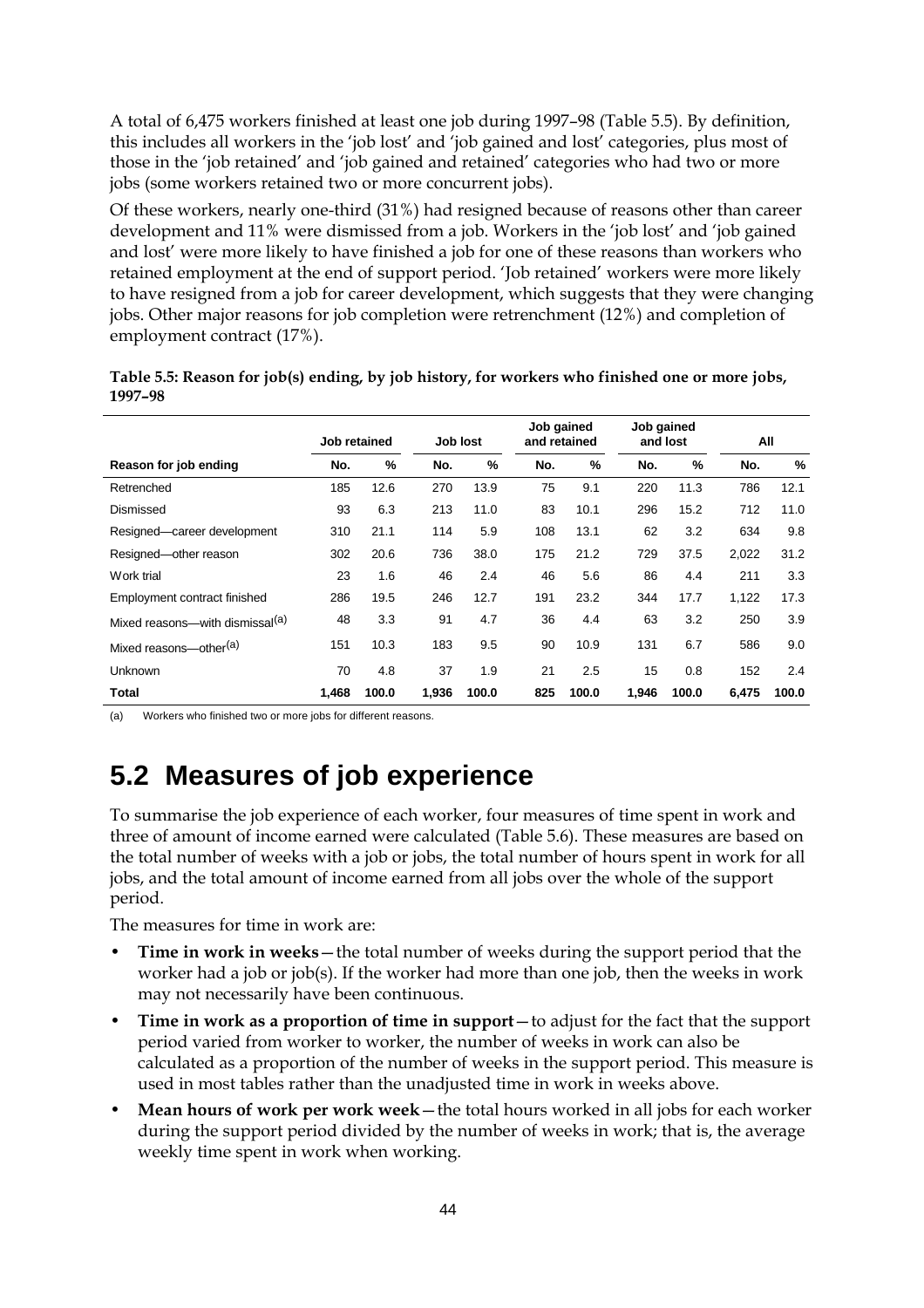• **Mean hours of work per week**—for each worker this is calculated as the total hours worked in all jobs during the support period divided by the number of weeks in the support period; that is, the average work time per week for all weeks in support including those without a job. This is a measure of overall time spent in employment.

The measures of mean income earned from jobs are:

- **Mean wage per hour**—the hourly wage rate for each worker calculated as the total salary earned from all jobs divided by the total number of hours worked.
- **Mean wage per work week**—the weekly wage rate while in work for each worker, calculated as the total salary earned from all jobs divided by the total number of weeks with a job. The mean wage per hour and the mean wage per work week are measures of the pay from all jobs.
- **Mean income per week**—the amount of income earned from all jobs, calculated as the total salary earned from all jobs divided by the total number of weeks in the support period. It is a measure of the amount of income received by the worker over the support period.

Thus for workers who had more than one job, the above means are weighted by the total number of hours for each job. That is, the job with the largest number of hours will most influence the mean.

One other job variable is included in most tables:

• **Weeks to get a job**—applies only to workers who did not have a job at the beginning of the support period and who were not recorded as having had a job previously. It is the number of weeks from the first episode of support to the start of the first (or only) job gained.

See Appendix 1 for the precise formulas for calculating all of the above measures.

In 1997–98 the average worker was employed for about 32 weeks, which equated to just under three-quarters (73%) of their time in support (Table 5.6). This was almost identical to 1996−97 (33 weeks or 73%).

The average worker in 1997–98 was in work for 24 hours per work week (or 18 hours per week over the support period) and earned \$235 per work week (or \$173 per week over the support period). These figures are similar to those in 1996–97.

The average time taken to get a job (for those clients who obtained work after the beginning of the financial year) was 12.8 weeks in 1997–98, compared with 14.0 weeks in 1996–97.

On average, workers with one job were employed for slightly less of their time in support than workers with two or more jobs (72% compared with 74%). Workers with one job also earned slightly lower hourly wages than workers with more than one job (\$9.69 compared with \$10.01) but had almost identical income earned over the support period (\$173 compared with \$174).

There was substantial variation among job history categories. By definition, workers who retained one job must have been in work 100% of their support time. Workers in the 'job retained' category who had two or more jobs on average worked 89% of their support period, the remaining 11% being spent between jobs. 'Job gained and lost' workers on average spent less than a third (31%) of their time in work.

Overall, workers who gained a job during the year had higher mean hourly wage rates than workers who started the period with a job. However, 'job retained' workers had the highest mean incomes due to working longer hours for a longer time.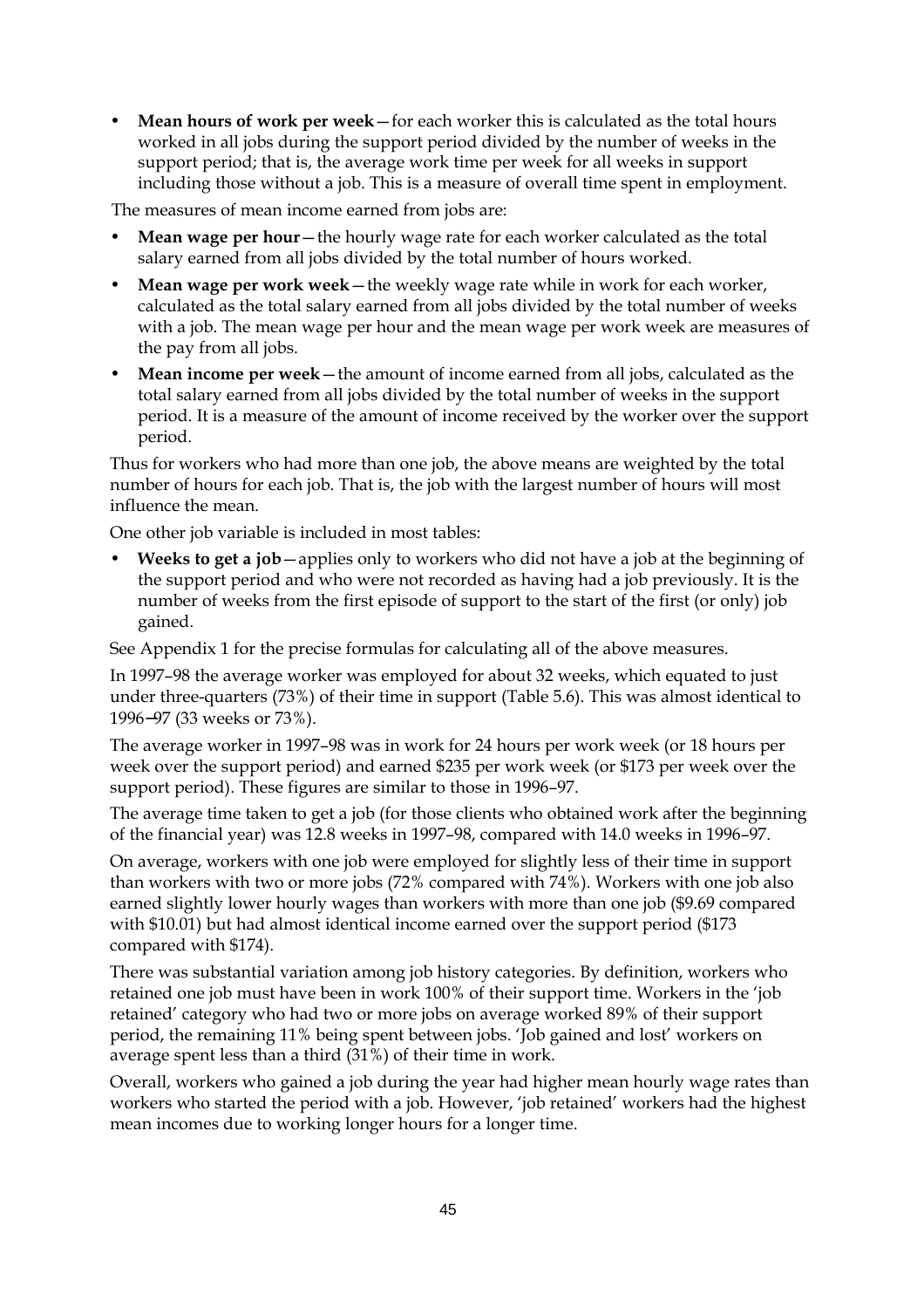|                         |                                |                         |                                               | Mean time in<br>work |               | Mean hours of<br>work |                                 | Income earned from jobs |             |                                 |
|-------------------------|--------------------------------|-------------------------|-----------------------------------------------|----------------------|---------------|-----------------------|---------------------------------|-------------------------|-------------|---------------------------------|
| Job history<br>One job  | <b>Number</b><br>of<br>workers | Mean<br>jobs/<br>worker | Mean<br>weeks<br>to get<br>job <sup>(a)</sup> | Weeks                | $\gamma_0(b)$ | Per<br>work           | Per<br>week week <sup>(c)</sup> | Per<br>hour             | Per<br>work | Per<br>week week <sup>(c)</sup> |
|                         |                                |                         |                                               |                      |               |                       |                                 |                         |             |                                 |
| Job retained            | 5,436                          | 1.0                     |                                               | 46.6                 | 100.0%        | 26.2                  | 26.2                            | \$9.50                  | \$247       | \$247                           |
| Job lost                | 1,527                          | 1.0                     |                                               | 19.3                 | 47.8%         | 24.0                  | 11.6                            | \$9.44                  | \$221       | \$105                           |
| Job gained and retained | 3,539                          | 1.0                     | 14.3                                          | 22.3                 | 59.4%         | 22.8                  | 14.0                            | \$9.90                  | \$221       | \$135                           |
| Job gained and lost     | 1,600                          | 1.0                     | 11.8                                          | 11.8                 | 29.9%         | 23.2                  | 7.1                             | \$10.09                 | \$229       | \$68                            |
| Total                   | 12,102                         | 1.0                     | 13.5                                          | 31.4                 | 72.3%         | 24.5                  | 18.2                            | \$9.69                  | \$234       | \$173                           |
| Two or more jobs        |                                |                         |                                               |                      |               |                       |                                 |                         |             |                                 |
| Job retained            | 1,776                          | 2.4                     |                                               | 44.5                 | 88.8%         | 23.7                  | 21.0                            | \$9.84                  | \$234       | \$207                           |
| Job lost                | 425                            | 2.3                     | $\ddot{\phantom{a}}$                          | 25.4                 | 54.0%         | 24.4                  | 13.2                            | \$10.01                 | \$243       | \$130                           |
| Job gained and retained | 850                            | 2.4                     | 9.5                                           | 28.4                 | 63.7%         | 23.8                  | 15.4                            | \$10.31                 | \$243       | \$158                           |
| Job gained and lost     | 302                            | 2.4                     | 8.0                                           | 17.4                 | 37.9%         | 23.4                  | 9.2                             | \$10.09                 | \$236       | \$93                            |
| Total                   | 3,353                          | 2.4                     | 9.1                                           | 35.6                 | 73.5%         | 23.8                  | 17.5                            | \$10.01                 | \$238       | \$174                           |
| <b>All workers</b>      |                                |                         |                                               |                      |               |                       |                                 |                         |             |                                 |
| Job retained            | 7,212                          | 1.3                     | ٠.                                            | 46.1                 | 97.2%         | 25.5                  | 24.9                            | \$9.59                  | \$244       | \$237                           |
| Job lost                | 1,952                          | 1.3                     |                                               | 20.6                 | 49.1%         | 24.1                  | 12.0                            | \$9.56                  | \$226       | \$111                           |
| Job gained and retained | 4,389                          | 1.3                     | 13.4                                          | 23.5                 | 60.3%         | 23.0                  | 14.2                            | \$9.98                  | \$225       | \$139                           |
| Job gained and lost     | 1,902                          | 1.2                     | 11.3                                          | 12.6                 | 31.2%         | 23.2                  | 7.4                             | \$10.09                 | \$230       | \$72                            |
| <b>Total</b>            | 15,455                         | 1.3                     | 12.8                                          | 32.3                 | 72.5%         | 24.3                  | 18.1                            | \$9.76                  | \$235       | \$173                           |

**Table 5.6: Workers: weeks to get job, time in work, hours of work and income earned from jobs, by job history, 1997–98**

(a) Mean time receiving support before commencement of first or only job for workers without a job at the start of the support period.

(b) Percentage of the support period.

(c) Per week of the support period.

The remaining sections of chapter 5 examine each of the measures of job experience to determine whether any relationships exist between job experience and client and job characteristics such as sex, age, occupation and wage level. Comparisons will be made between 1997–98 and the previous two financial years. Where no comment is made, it should be assumed that no significant changes have been observed over the financial years. For further information on job experience in previous years, refer to Anderson & Golley 1998.

#### **5.3 Job experience by sex**

About 53% of male clients had a job during 1997–98 compared with 47% of female clients (Table 5.7). These percentages are similar to those in 1996–97, although the gap between the sexes has widened marginally (from 52% for males and 48% for females).

Both men and women spent almost three-quarters of their support period in work during 1997–98. The average time to get a job was higher for women (13.6 weeks) than for men (12.4 weeks). Women also had a higher mean hourly wage than men, although the mean income per week was greater for men due to the higher number of hours worked per week.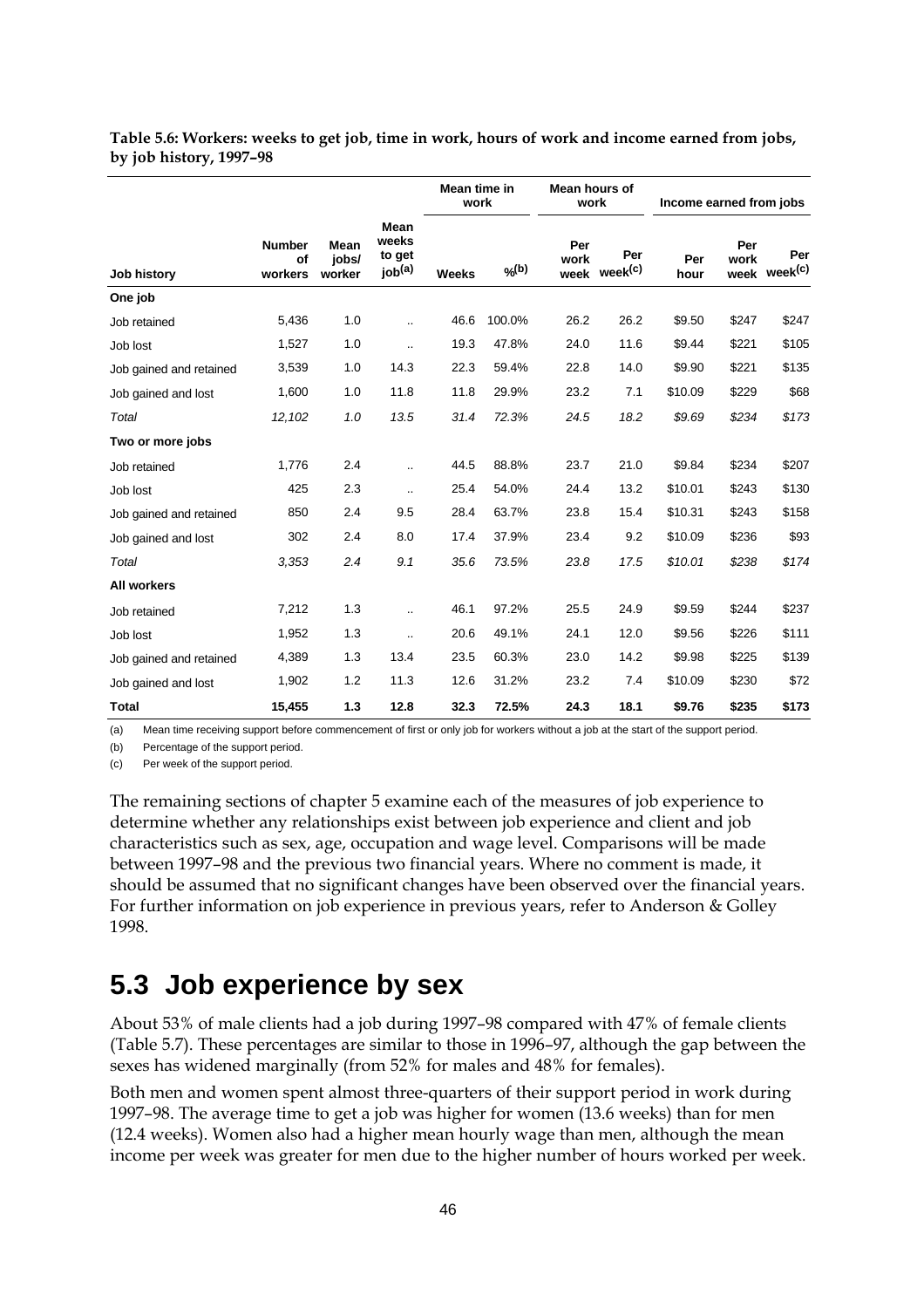|            | <b>Workers</b> |                    |                     |                           | <b>Mean hours</b><br>of work |               | Income earned from jobs |          |               |
|------------|----------------|--------------------|---------------------|---------------------------|------------------------------|---------------|-------------------------|----------|---------------|
| <b>Sex</b> | <b>Number</b>  | As % of<br>clients | weeks to<br>get job | Mean % of time<br>in work | Per work                     | week Per week | Per hour                | Per work | week Per week |
| Male       | 10.211         | 52.8%              | 12.4                | 72.7%                     | 25.8                         | 19.2          | \$9.63                  | \$246    | \$182         |
| Female     | 5.244          | 47.4%              | 13.6                | 72.2%                     | 21.5                         | 15.9          | \$10.01                 | \$212    | \$156         |

**Table 5.7: Workers: weeks to get job, time in work, hours of work and income earned from jobs, by sex, 1997–98**

## **5.4 Job experience by age**

The proportion of clients with a job varied considerably according to age group, with clients aged 15–19 years by far the least likely to be workers (41%; Table 5.8). Over 55% of clients in the 20–29 age groups were workers, as were over half of all clients in the 30–44 and 60–69 age groups. In contrast, about 46% of clients aged 45–59 were workers in the support period. Compared with 1996−97, the percentage of clients in work increased for all age groups except 60–64.

On average, clients in the 15–19 age group took longer to get a job and spent a lower proportion of their time in work, compared with clients aged 20–64. The small number of workers aged 65–69 had the lowest proportion of time in work during the support period (61%). The mean hours of work per working week tended to be higher for workers under 30 years of age compared with older workers.

The 15–19 age group had by far the lowest hourly and weekly wage rates. The hourly rate increased steadily across the age groups 20–59 and then fell slightly for the workers over 60 years of age (Figure 5.2). This pattern was not repeated in the weekly wage rates due to the interplay between hourly wage rates and mean hours of work. For instance, although workers in the 45–59 age group earned the highest hourly wage rate, they earned only the third highest weekly income due to relatively low hours per work week.

|           |               | <b>Workers</b>     |                             |                      | Mean hours | of work       | Income earned from jobs |          |               |
|-----------|---------------|--------------------|-----------------------------|----------------------|------------|---------------|-------------------------|----------|---------------|
| Age group | <b>Number</b> | As % of<br>clients | Mean<br>weeks to<br>get job | % of time<br>in work | Per work   | week Per week | Per hour                | Per work | week Per week |
| $15 - 19$ | 1,861         | 40.9%              | 13.7                        | 63.9%                | 25.2       | 16.4          | \$7.35                  | \$179    | \$115         |
| $20 - 24$ | 3,886         | 55.4%              | 13.3                        | 73.1%                | 25.0       | 18.6          | \$9.21                  | \$228    | \$167         |
| $25 - 29$ | 2,939         | 56.0%              | 12.2                        | 74.6%                | 25.0       | 19.1          | \$10.02                 | \$251    | \$190         |
| $30 - 44$ | 4,987         | 51.1%              | 12.0                        | 73.5%                | 24.0       | 18.1          | \$10.51                 | \$250    | \$187         |
| $45 - 59$ | 1,704         | 46.4%              | 13.2                        | 74.1%                | 22.0       | 16.9          | \$10.91                 | \$239    | \$182         |
| $60 - 64$ | 64            | 52.0%              | 9.1                         | 75.1%                | 18.9       | 15.3          | \$10.83                 | \$212    | \$171         |
| $65 - 69$ | 10            | 52.6%              | 10.1                        | 60.9%                | 22.0       | 15.2          | \$10.50                 | \$220    | \$135         |
| Unknown   | 4             | 20.0%              | 17.4                        | 74.4%                | 20.1       | 14.0          | \$9.11                  | \$160    | \$108         |

**Table 5.8: Workers: weeks to get job, time in work, hours of work and income earned from jobs, by age, 1997–98**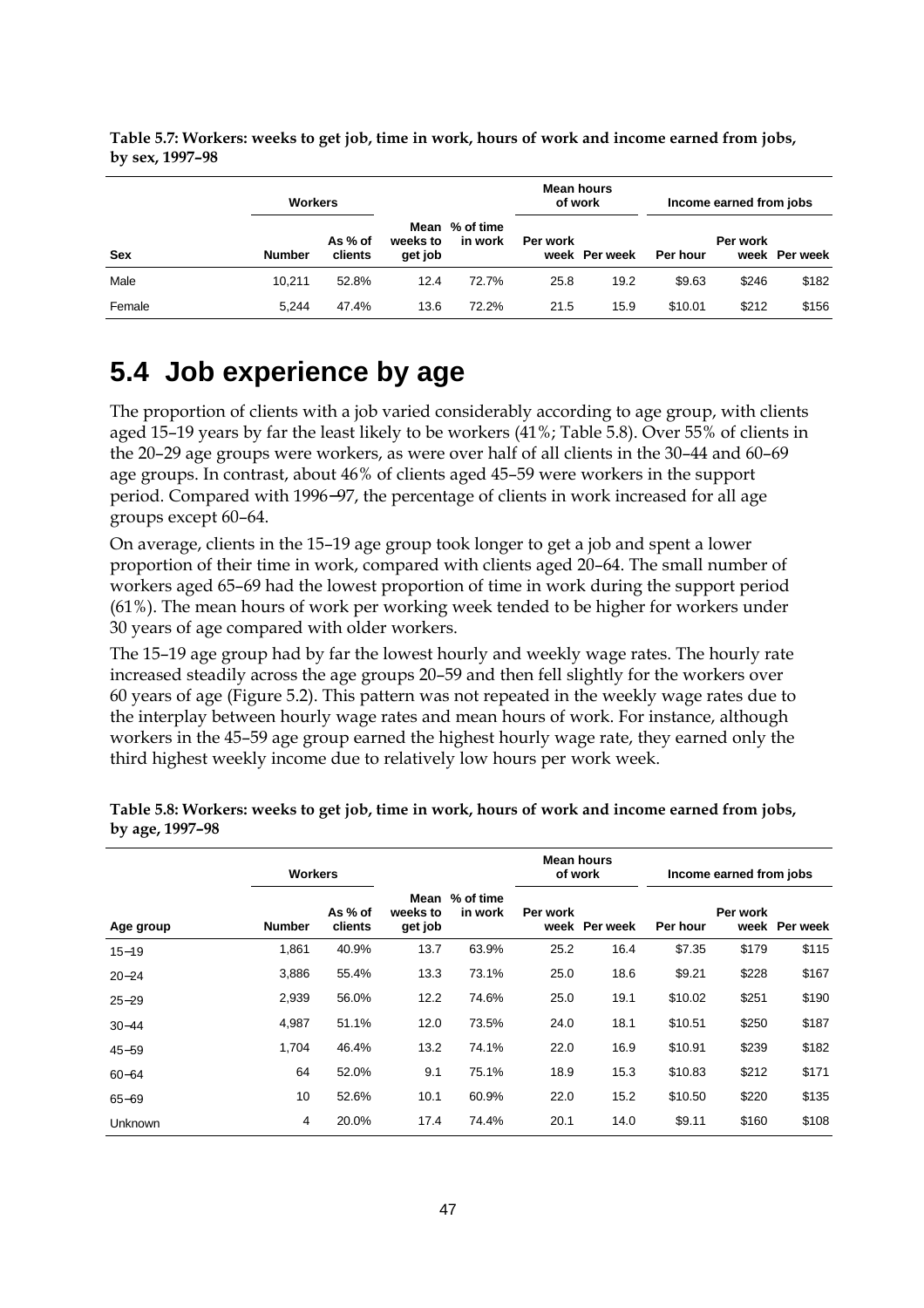

#### **5.5 Job experience by Indigenous and South Sea Islander status**

People who identified as being of Aboriginal or Torres Strait Islander origin were the least likely to have been workers in 1997–98. Workers of Aboriginal or Torres Strait Islander origin also had the lowest mean hours of work per week and the lowest income of all workers. South Sea Islander people were above average in terms of the percentage who were workers. On average, the 25 workers who identified as South Sea Islanders, took a long time to get a job and spent a relatively small percentage of time in work. However, due to relatively high mean hours of work and high hourly wages, these workers earned the highest income of all groups.

|                                                                  | <b>Workers</b> |                    |                             |                      | <b>Mean hours</b><br>of work |               | Income earned from jobs |          |               |
|------------------------------------------------------------------|----------------|--------------------|-----------------------------|----------------------|------------------------------|---------------|-------------------------|----------|---------------|
| Origin                                                           | <b>Number</b>  | As % of<br>clients | Mean<br>weeks to<br>get job | % of time<br>in work | Per work                     | week Per week | Per hour                | Per work | week Per week |
| <b>Aboriginal or Torres</b><br>Strait Islander                   | 245            | 45.6%              | 12.3                        | 69.4%                | 22.9                         | 15.6          | \$9.21                  | \$213    | \$140         |
| South Sea Islander                                               | 25             | 53.1%              | 20.1                        | 62.0%                | 27.4                         | 17.3          | \$9.71                  | \$271    | \$178         |
| Not Aboriginal, Torres<br>Strait Islander, South<br>Sea Islander | 14,535         | 50.8%              | 12.7                        | 72.6%                | 24.4                         | 18.2          | \$9.76                  | \$236    | \$174         |
| Not known                                                        | 650            | 53.7%              | 14.7                        | 73.4%                | 22.8                         | 16.7          | \$9.78                  | \$218    | \$155         |

**Table 5.9: Workers: weeks to get job, time in work, hours of work and income earned from jobs, by origin, 1997–98**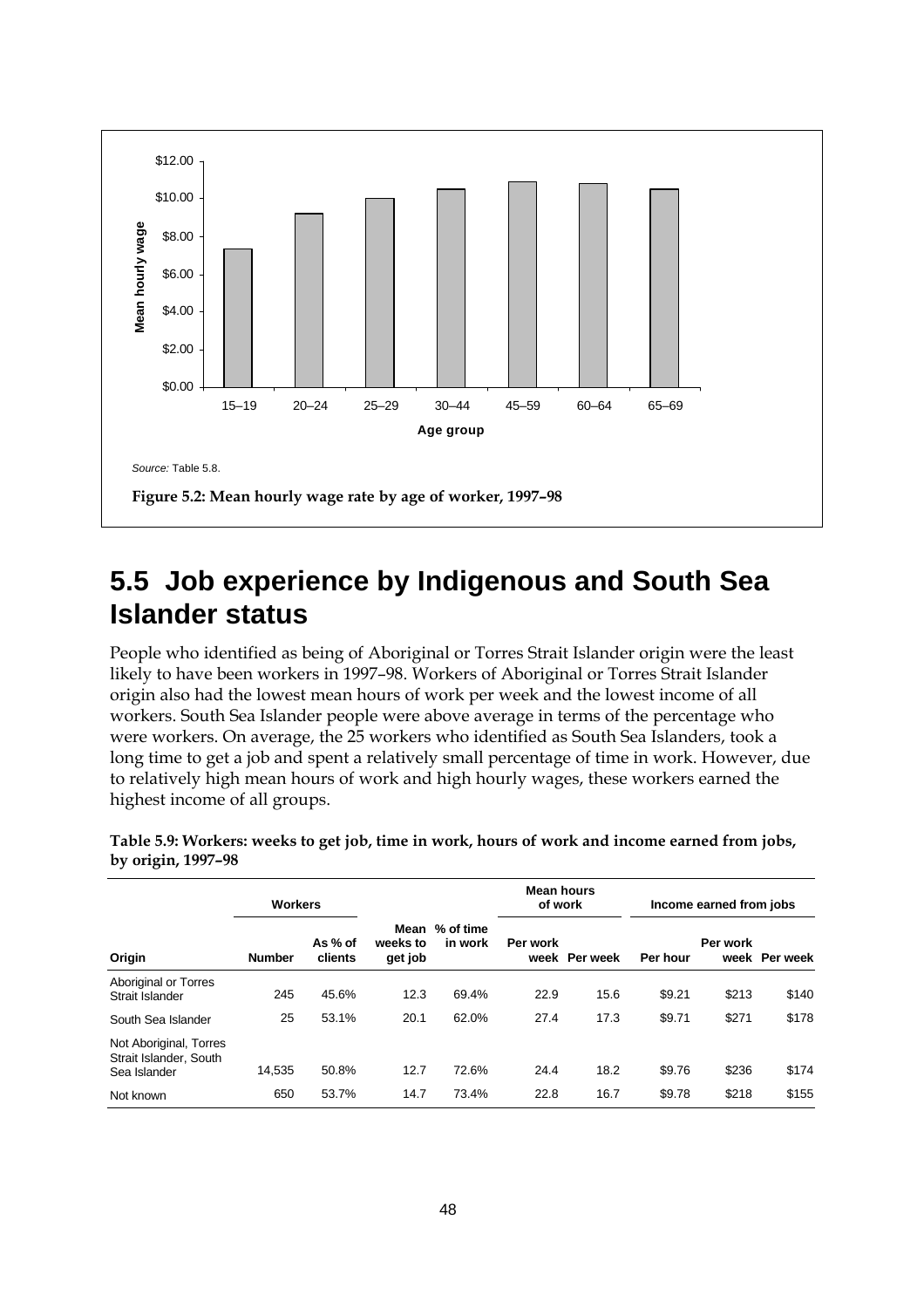## **5.6 Job experience by preferred spoken language**

Preferred spoken language did not appear to have any relationship to the likelihood of a client being a worker in 1997–98 (51% each; Table 5.10). This contrasts with the case in 1996–97, when people with a preferred spoken language other than English were slightly more likely to have been employed than others (52% compared with 50%).

On average, people with a preferred spoken language other than English took one week longer to get a job than others (13.8 compared with 12.8 weeks). They also spent a higher percentage of their time in work during the support period (76% compared with 72% for others). Although the hourly wage rate for people with a preferred spoken language other than English was lower than for others, the former group had higher mean hours of work per week and therefore higher weekly wages than others.

**Table 5.10: Workers: weeks to get job, time in work, hours of work and income earned from jobs, by preferred spoken language, 1997–98**

|                                                                  | <b>Workers</b> |                    |                     |                           |          | <b>Mean hours</b><br>of work |          | Income earned from jobs |               |
|------------------------------------------------------------------|----------------|--------------------|---------------------|---------------------------|----------|------------------------------|----------|-------------------------|---------------|
| <b>Preferred spoken</b><br>language other than<br><b>English</b> | <b>Number</b>  | As % of<br>clients | weeks to<br>get job | Mean % of time<br>in work | Per work | week Per week                | Per hour | Per work                | week Per week |
| Yes                                                              | 692            | 50.7%              | 13.8                | 75.6%                     | 26.9     | 20.6                         | \$9.49   | \$256                   | \$194         |
| <b>No</b>                                                        | 14.763         | 50.8%              | 12.8                | 72.4%                     | 24.2     | 18.0                         | \$9.77   | \$234                   | \$172         |

#### **5.7 Job experience by primary disability**

In 1997–98, as in 1996–97, there was considerable variation among primary disability groups in the measures of job experience (Table 5.11). People with a speech, hearing, intellectual/learning disability or acquired brain injury had above-average likelihood of employment, whereas people with a psychiatric or deafblind disability had the least likelihood of being employed during the support period. Workers with a psychiatric disability stood out as having had the lowest proportion of their support time in work, as well as the lowest mean hours of work per week.

Workers with a sensory disability had the highest weekly wages, ranging from \$293 to \$331 per working week. This was because on average their hourly wage rates and hours of work per week were among the highest. Workers with a psychiatric or a physical disability also had high hourly wage rates, but weekly wages were lower because they worked fewer hours per week on average. Workers with an intellectual/learning disability were the only group with a mean hourly wage rate substantially below the overall average (\$8.65 compared with \$9.76, Tables 5.11 and 5.6).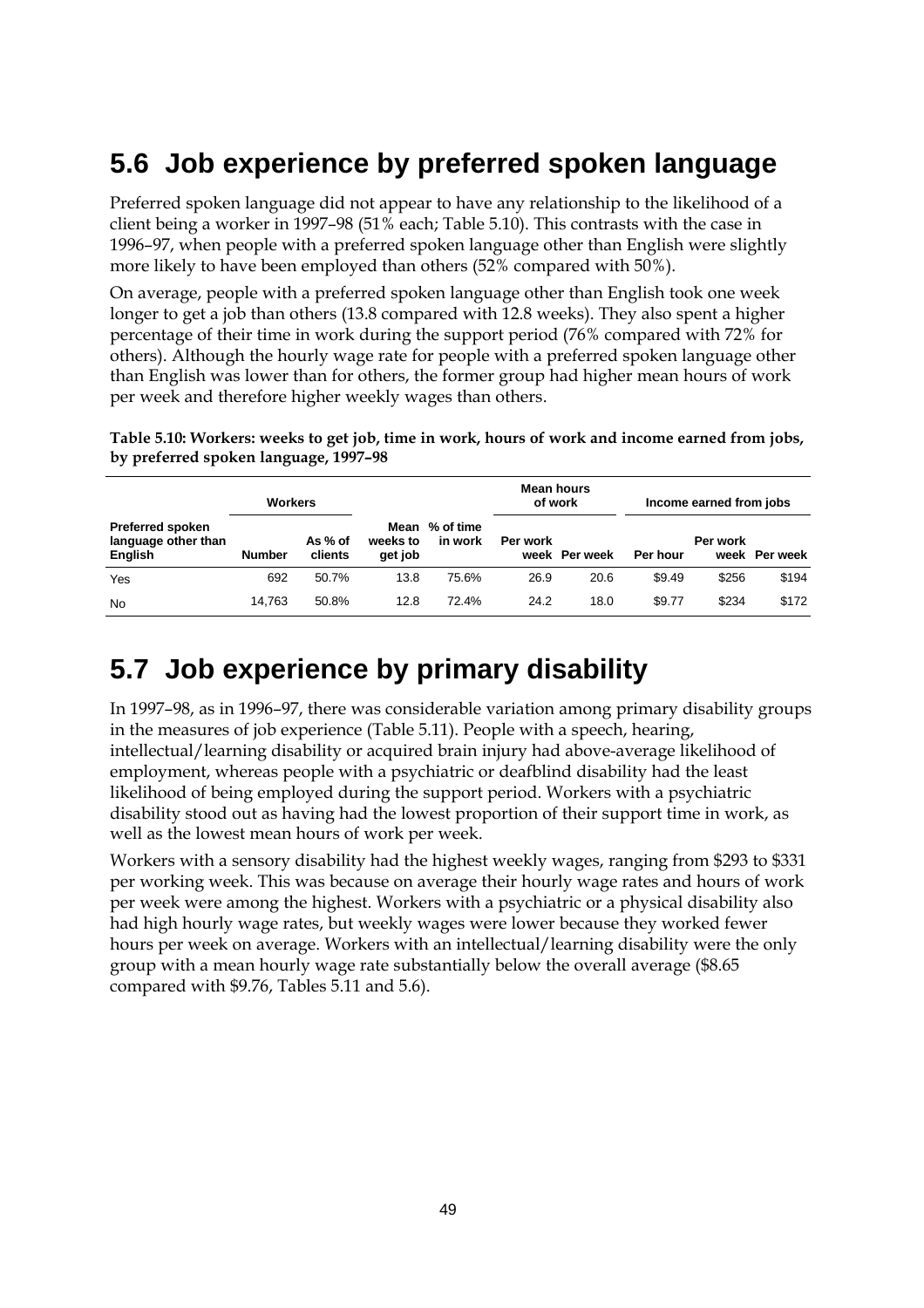|                                    | <b>Workers</b> |                    |                             |                      | Mean hours | of work       | Income earned from jobs |                  |          |  |
|------------------------------------|----------------|--------------------|-----------------------------|----------------------|------------|---------------|-------------------------|------------------|----------|--|
| <b>Primary disability</b><br>group | <b>Number</b>  | As % of<br>clients | Mean<br>weeks to<br>get job | % of time<br>in work | Per work   | week Per week | Per hour                | Per work<br>week | Per week |  |
| Intellectual/learning              | 7,510          | 55.9%              | 13.3                        | 75.7%                | 24.9       | 19.2          | \$8.65                  | \$212            | \$163    |  |
| Psychiatric                        | 3,110          | 43.3%              | 12.3                        | 64.7%                | 21.7       | 14.3          | \$11.14                 | \$239            | \$157    |  |
| Physical                           | 2,166          | 47.3%              | 12.7                        | 72.4%                | 23.8       | 17.6          | \$10.72                 | \$256            | \$188    |  |
| Acquired brain injury              | 572            | 51.7%              | 13.9                        | 68.8%                | 22.7       | 15.6          | \$9.92                  | \$230            | \$157    |  |
| Neurological                       | 546            | 46.9%              | 11.9                        | 69.1%                | 22.6       | 15.9          | \$9.64                  | \$217            | \$152    |  |
| Vision                             | 767            | 50.6%              | 13.0                        | 79.9%                | 29.2       | 24.0          | \$11.42                 | \$331            | \$275    |  |
| Hearing                            | 715            | 55.0%              | 11.4                        | 71.4%                | 28.2       | 20.9          | \$10.54                 | \$293            | \$217    |  |
| Speech                             | 54             | 55.1%              | 9.1                         | 73.4%                | 30.7       | 23.4          | \$10.14                 | \$310            | \$236    |  |
| Deafblind                          | 15             | 27.7%              | 22.0                        | 70.1%                | 26.7       | 19.7          | \$10.83                 | \$296            | \$223    |  |

**Table 5.11: Workers: weeks to get job, time in work, hours of work and income earned from jobs, by primary disability group, 1997–98**

Clients with an episodic primary disability were less likely to have had a job than those with a non-episodic disability in 1997–98, as was the case in 1996–97. Although both groups took a similar time to get a job in 1997–98, clients with an episodic disability who did have a job spent less time in work, and worked fewer hours per week on average. Both groups had similar wages per work week because the average hourly wage for workers with an episodic disability was 14% higher than other workers. However, on average, workers with an episodic disability earned less per week over the support period, due to their great likelihood of spending time out of work. These differences reflect the fact that the majority (82%, Table 3.9) of people with an episodic disability have a psychiatric disability.

**Table 5.12: Workers: weeks to get job, time in work, hours of work and income earned from jobs, by episodic nature of primary disability, 1997–98**

|                                 | <b>Workers</b> |                    |                             |                      | <b>Mean hours</b><br>of work |               | Income earned from jobs |          |               |
|---------------------------------|----------------|--------------------|-----------------------------|----------------------|------------------------------|---------------|-------------------------|----------|---------------|
| Nature of primary<br>disability | <b>Number</b>  | As % of<br>clients | Mean<br>weeks to<br>get job | % of time<br>in work | Per work                     | week Per week | Per hour                | Per work | week Per week |
| Episodic                        | 2.773          | 45.4%              | 12.9                        | 66.1%                | 21.8                         | 14.7          | \$10.87                 | \$234    | \$157         |
| Not episodic                    | 12,682         | 52.2%              | 12.8                        | 73.9%                | 24.9                         | 18.8          | \$9.51                  | \$235    | \$176         |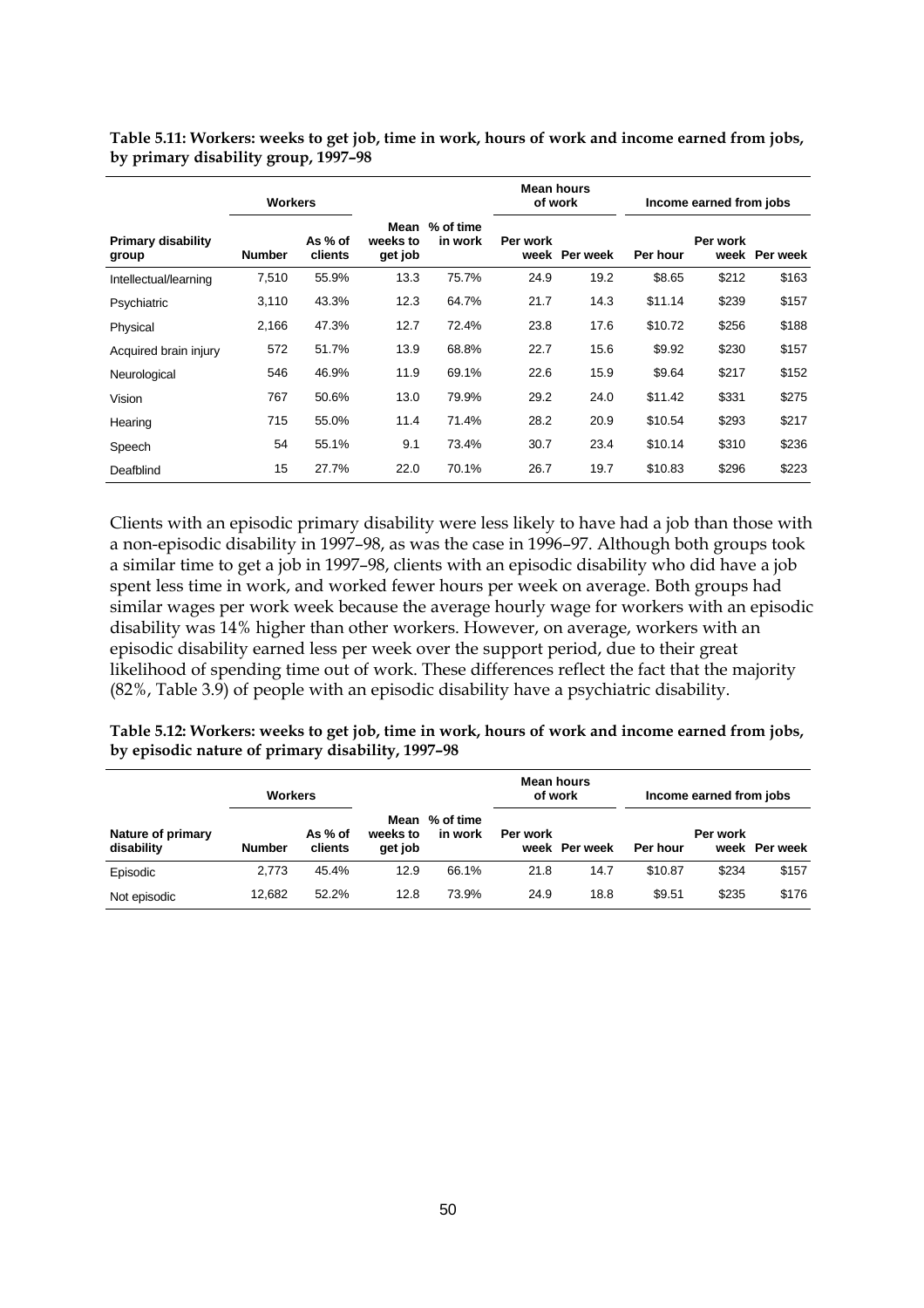#### **5.8 Job experience and presence of other disability**

As in 1996–97, clients with more than one disability were marginally less likely to have had a job than those with only one disability in 1997–98 (Table 5.13). On average, workers with one disability took less time to get a job, worked more hours per week and had greater hourly and weekly wage rates than those with more than one disability.

|                                        | <b>Workers</b> |                    |                             |                      | <b>Mean hours</b><br>of work |               | Income earned from jobs |          |               |
|----------------------------------------|----------------|--------------------|-----------------------------|----------------------|------------------------------|---------------|-------------------------|----------|---------------|
| <b>Presence of other</b><br>disability | <b>Number</b>  | As % of<br>clients | Mean<br>weeks to<br>get job | % of time<br>in work | Per work                     | week Per week | Per hour                | Per work | week Per week |
| Yes                                    | 2.742          | 50.2%              | 14.3                        | 73.0%                | 23.0                         | 17.1          | \$8.98                  | \$204    | \$147         |
| <b>No</b>                              | 12.713         | 51.0%              | 12.5                        | 72.4%                | 24.6                         | 18.3          | \$9.92                  | \$241    | \$179         |

**Table 5.13: Workers: weeks to get job, time in work, hours of work and income earned from jobs, by presence of other disability, 1997–98**

#### **5.9 Job experience and frequency of assistance required for activities of daily living**

On average, workers who required continual assistance for activities of daily living (ADL) worked the fewest hours per week and earned the lowest wages (\$8.37 per hour, \$186 per work week and \$138 per week, all well below the average for all workers; Tables 5.6 and 5.14).

**Table 5.14: Workers: weeks to get job, time in work, hours of work and income earned from jobs, by frequency of activities of daily living (ADL)(a) assistance required, 1997–98**

|                                                | <b>Workers</b> |                    |                             |                        | Mean hours<br>of work |               | Income earned from jobs |          |               |
|------------------------------------------------|----------------|--------------------|-----------------------------|------------------------|-----------------------|---------------|-------------------------|----------|---------------|
| <b>Frequency of ADL</b><br>assistance required | <b>Number</b>  | As % of<br>clients | Mean<br>weeks to<br>get job | $%$ of time<br>in work | Per work              | week Per week | Per hour                | Per work | week Per week |
| Not at all                                     | 4,773          | 50.7%              | 14.0                        | 71.0%                  | 24.5                  | 17.8          | \$10.14                 | \$242    | \$175         |
| Occasionally                                   | 5,568          | 51.9%              | 11.8                        | 73.5%                  | 25.4                  | 19.2          | \$10.06                 | \$252    | \$191         |
| Frequently                                     | 3,621          | 50.2%              | 12.9                        | 71.6%                  | 23.1                  | 16.9          | \$9.36                  | \$217    | \$157         |
| Continually                                    | 1,493          | 48.6%              | 13.1                        | 75.8%                  | 22.6                  | 17.3          | \$8.37                  | \$186    | \$138         |

(a) Frequency of assistance required by the person in their overall situation, due to their condition, in one or more of the areas of self-care (bathing, dressing, eating and/or toileting), mobility (around the home or away from home) and verbal communication (called 'level of support required' in the NIMS data dictionary).

## **5.10 Job experience and type of living arrangement**

The majority of clients in 1997–98 either lived alone (20%) or with family members (67%) at the time they commenced support (see Table 3.6). Clients who lived with family members were more likely to have been workers than those who lived in other types of accommodation (Table 5.15). On average, workers who lived with family members spent a higher percentage of the support period in work than those who lived alone and also worked slightly longer hours per week. However, the former group earned less income from jobs over the year due to an hourly wage rate that was more than one dollar less than workers who lived alone. Workers with no usual residence took the shortest time to get a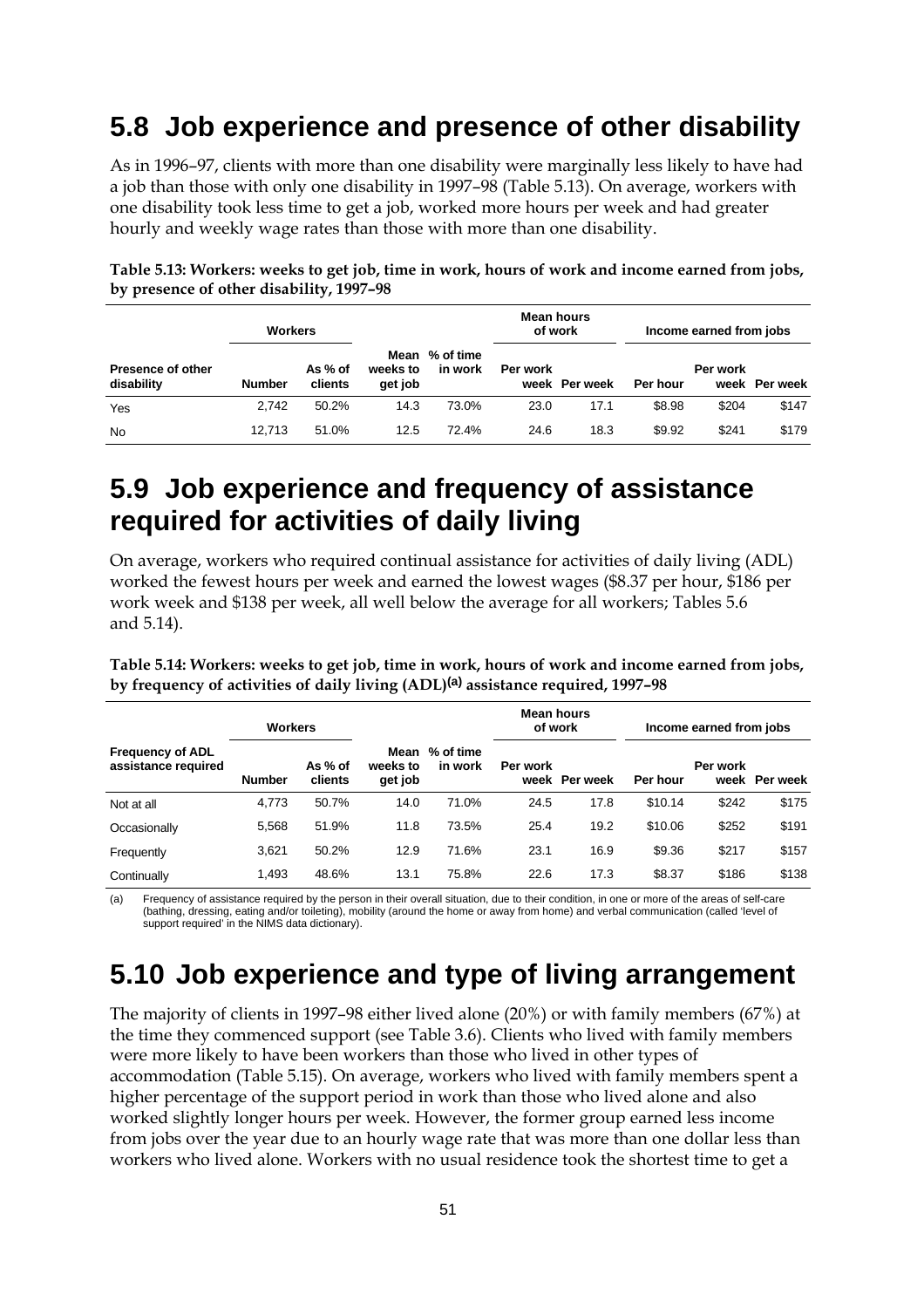job, worked relatively high hours per week and earned relatively high income from jobs. Workers whose residence was unknown had the highest mean hours of work per week, mean hourly and weekly wage rates; suggesting that this group may not be a random sample of all clients. People who lived in institutional accommodation were the least likely to be workers, took the longest time to get a job and had the lowest mean hours of work and income earned.

|                                      | <b>Workers</b> |                    |                     |                           | Mean hours<br>of work |          | Income earned from jobs |          |               |
|--------------------------------------|----------------|--------------------|---------------------|---------------------------|-----------------------|----------|-------------------------|----------|---------------|
| <b>Type of living</b><br>arrangement | <b>Number</b>  | As % of<br>clients | weeks to<br>get job | Mean % of time<br>in work | Per work<br>week      | Per week | Per hour                | Per work | week Per week |
| Lives with family<br>members         | 10.713         | 52.8%              | 13.0                | 73.0%                     | 24.7                  | 18.5     | \$9.54                  | \$233    | \$173         |
| Lives alone                          | 2,950          | 48.3%              | 12.5                | 70.4%                     | 23.3                  | 16.9     | \$10.63                 | \$246    | \$177         |
| Special purpose                      | 515            | 48.5%              | 11.4                | 75.8%                     | 19.4                  | 14.7     | \$7.93                  | \$151    | \$109         |
| Other community                      | 478            | 46.3%              | 12.0                | 71.9%                     | 23.8                  | 17.5     | \$9.42                  | \$211    | \$147         |
| Institutional                        | 49             | 39.5%              | 14.1                | 74.1%                     | 15.9                  | 12.6     | \$7.74                  | \$121    | \$98          |
| No usual residence                   | 43             | 45.7%              | 7.6                 | 70.9%                     | 25.5                  | 18.5     | \$10.29                 | \$260    | \$190         |
| Not known                            | 707            | 41.4%              | 12.3                | 71.6%                     | 27.7                  | 20.6     | \$11.07                 | \$300    | \$221         |

**Table 5.15: Workers: weeks to get job, time in work, hours of work and income earned from jobs, by type of living arrangement, 1997–98**

#### **5.11 Job experience and referral source**

As in 1996–97, clients referred to agencies by the Department of Family and Community Services (FaCS) programs or services were the most likely to have been employed during the support period, followed by clients referred to agencies by the Department of Education, Training and Youth Affairs (DETYA) programs or services (Table 5.16). Clients referred from 'other' sources were the least likely to be workers and, once workers, had the lowest hours of work per week on average. Workers who were self- or family-referred and those referred by DETYA programs had the highest hourly and weekly wage rates. Those referred by educational institutions had the lowest rates, presumably because they were generally younger. This group also took the longest time to get a job.

**Table 5.16: Workers: weeks to get job, time in work, hours of work and income earned from jobs, by referral source, 1997–98**

|                                | <b>Workers</b> |                    |                     |                           | Mean hours<br>of work |          | Income earned from jobs |                  |          |
|--------------------------------|----------------|--------------------|---------------------|---------------------------|-----------------------|----------|-------------------------|------------------|----------|
| Referral source                | <b>Number</b>  | As % of<br>clients | weeks to<br>get job | Mean % of time<br>in work | Per work<br>week      | Per week | Per hour                | Per work<br>week | Per week |
| Self or family                 | 3.969          | 50.1%              | 12.7                | 71.5%                     | 24.7                  | 18.3     | \$10.50                 | \$257            | \$191    |
| <b>Education system</b>        | 1,907          | 51.1%              | 15.0                | 73.9%                     | 25.6                  | 19.3     | \$8.51                  | \$212            | \$160    |
| DETYA programs<br>and services | 1,035          | 55.8%              | 13.3                | 71.6%                     | 26.1                  | 19.3     | \$10.29                 | \$261            | \$192    |
| FaCS                           | 3,471          | 59.9%              | 12.9                | 77.8%                     | 24.2                  | 19.2     | \$8.90                  | \$215            | \$167    |
| Other                          | 5.069          | 45.7%              | 12.1                | 69.3%                     | 23.3                  | 16.5     | \$10.12                 | \$234            | \$164    |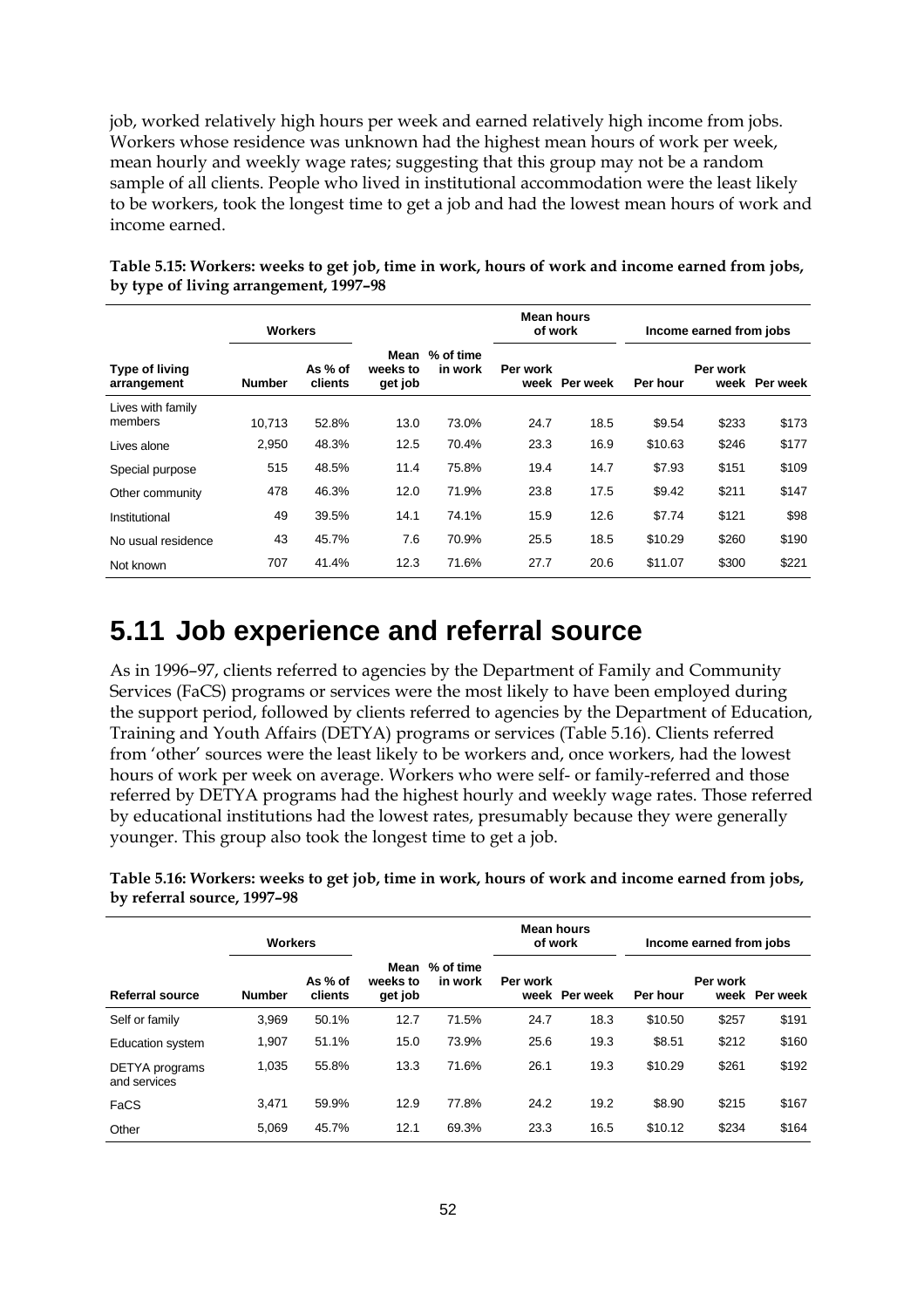## **5.12 Job experience, employment basis, occupation and industry**

For workers with more than one job, the basis of employment, occupation and type of industry may have varied from job to job, so for these three variables each worker was classified by primary job (defined as the job in which the most hours were worked during the support period). However, as in the previous analysis, the measures of job experience were calculated across all of a worker's jobs.

Over two-thirds (69%) of workers had a permanent regular primary job (Table 5.17). On average, workers in primary regular jobs spent 9% more time in and worked about 7 hours more per week than other workers. Because of these differences, they had much higher weekly wages, even though their hourly wage rate was lower. These trends were very similar to those in the previous two financial years.

**Workers Mean hours of work Income earned from jobs Basis of employment Number As % of workers Mean % of time weeks to get job in work Per work week Per week Per hour Per work week Per week** Permanent regular 10,666 69.0% 12.6 75.2% 26.4 20.2 \$9.50 \$249 \$190

Other 4,787 31.0% 13.1 66.5% 19.7 13.3 \$10.33 \$203 \$135 **Total 15,455 100.0% 12.8 72.5% 24.3 18.1 \$9.76 \$235 \$173**

**Table 5.17: Workers: weeks to get job, time in work, hours of work and income earned from jobs, by basis of employment of primary job, 1997–98**

Three-fifths (60%) of all workers had a primary job classified as labourer/related worker. The other main occupation categories were clerks (14%), sales/personal staff (13%) and tradespersons (6%, Table 5.18).

Professionals, managers and para-professionals had the highest hourly wage rates and were above-average in terms of the percentage of time in work. Tradespersons had the lowest hourly wage rate, over a dollar below average (\$8.66 compared with \$9.76), and labourers/related workers had the lowest weekly income due to a combination of belowaverage wages and weekly hours. Although sales/personal service staff had an aboveaverage hourly wage rate, they worked the least hours per week and thus also had a low average weekly wage. (See also Table 4.8 for job details by occupation group and wage level).

As a result of differences in time spent in work, hours of work and hourly wage rates, the income earned by workers varied widely. Averaged over all weeks in support, income ranged from a low of \$156 per week for labourers/related workers to a high of \$360 per week for managers.

Overall, mean income per week was \$3 higher than in 1996–97. Average income per week increased by \$43 for managers whereas average income for clerks decreased by \$1. Minor increases were experienced by the remaining occupations. Mean hours of work were marginally lower in 1997–98 compared with 1996–97 (mean hours per work week and mean hours per week down by 0.5 hours). (For 1996–97 details see Anderson & Golley 1998:53.)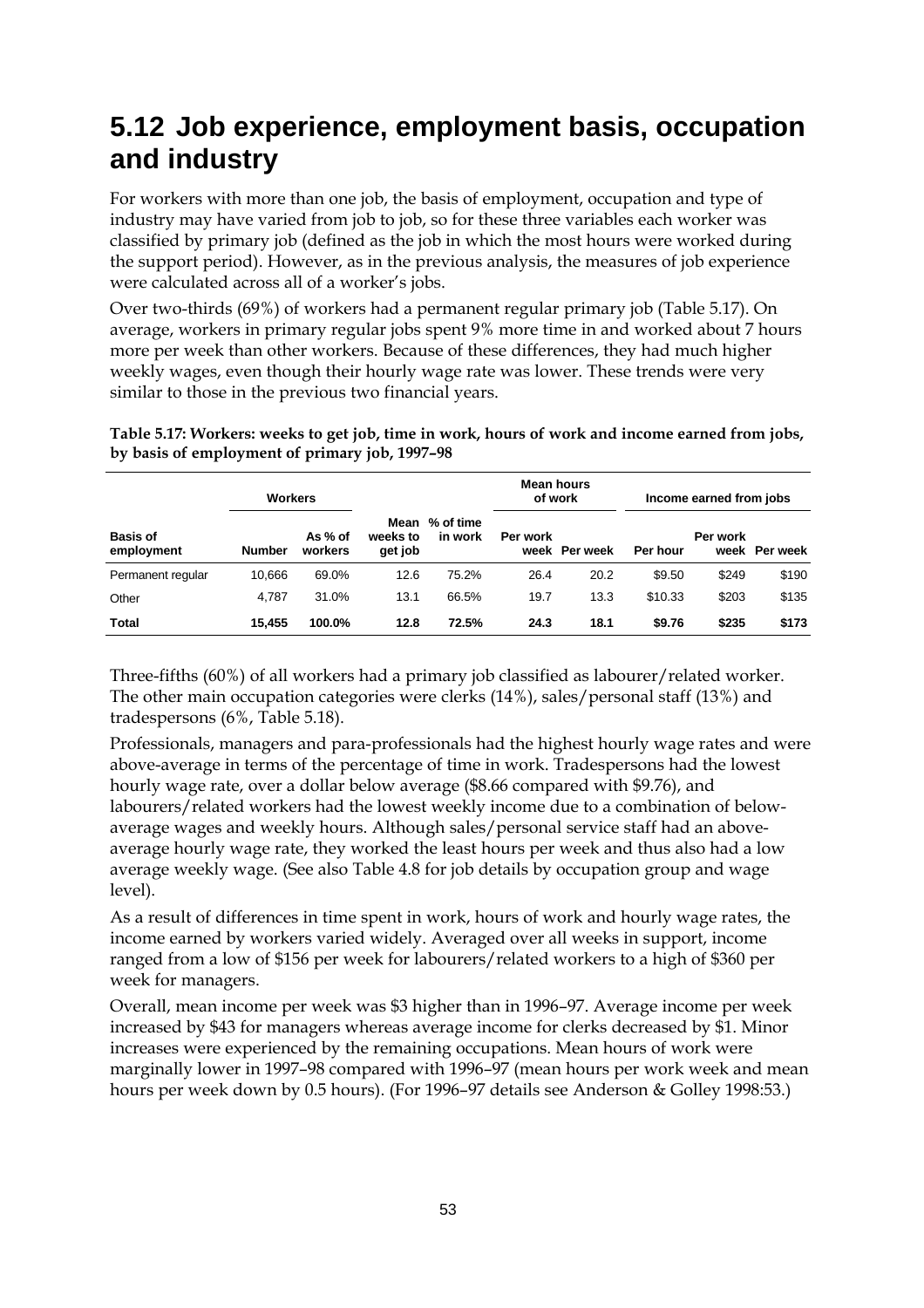|                                           | <b>Workers</b> |                    |                             |                      | <b>Mean hours</b><br>of work |          | Income earned from jobs |          |               |
|-------------------------------------------|----------------|--------------------|-----------------------------|----------------------|------------------------------|----------|-------------------------|----------|---------------|
| <b>Occupation group</b><br>of primary job | <b>Number</b>  | As % of<br>workers | Mean<br>weeks to<br>get job | % of time<br>in work | Per work<br>week             | Per week | Per hour                | Per work | week Per week |
| Managers                                  | 61             | 0.4%               | 16.3                        | 82.5%                | 33.4                         | 28.1     | \$12.77                 | \$435    | \$360         |
| Professionals                             | 347            | 2.2%               | 12.6                        | 80.5%                | 25.4                         | 21.0     | \$14.47                 | \$364    | \$302         |
| Para-professionals                        | 344            | 2.2%               | 13.7                        | 79.0%                | 22.9                         | 18.8     | \$12.56                 | \$280    | \$231         |
| Tradespersons                             | 986            | 6.4%               | 12.5                        | 75.5%                | 28.3                         | 21.7     | \$8.66                  | \$243    | \$181         |
| Clerks                                    | 2,119          | 13.7%              | 13.8                        | 73.8%                | 25.3                         | 19.3     | \$10.84                 | \$275    | \$210         |
| Sales/personal<br>service staff           | 2,012          | 13.0%              | 13.3                        | 73.1%                | 21.8                         | 16.2     | \$10.30                 | \$222    | \$164         |
| Plant/machine<br>operators/drivers        | 317            | 2.1%               | 9.8                         | 71.8%                | 29.9                         | 21.8     | \$10.33                 | \$307    | \$221         |
| Labourers/related<br>workers              | 9,258          | 59.9%              | 12.6                        | 71.2%                | 24.0                         | 17.5     | \$9.19                  | \$217    | \$156         |
| Total <sup>(a)</sup>                      | 15,455         | 100.0%             | 12.8                        | 72.5%                | 24.3                         | 18.1     | \$9.76                  | \$235    | \$173         |

**Table 5.18: Workers: weeks to get job, time in work, hours of work and income earned from jobs, by occupation group of primary job, 1997–98**

(a) Total includes 1 worker with missing occupation.

Mean hours of work per working week varied widely across industries, from 18 for the fastfood industry to 32 for electricity/gas/water supply (Table 5.19). Jobs in the fast food industry also attracted the lowest mean hourly wage rate (\$8.49), meaning that workers in this industry earned the lowest weekly wages in 1997–98.

The highest mean hourly wage rates were earned in the communication services (\$11.59), education (\$11.57), finance and insurance (\$11.41) and government/defence (\$11.29) industries. Despite a high hourly rate, however, workers in the education industry earned only an average wage per working week as they worked below average mean hours per working week.

The highest weekly wages per working week were earned in government/defence, construction, electricity/gas/water supply, and finance and insurance (Figure 5.3). These high wages were due to combinations of relatively high number of hours worked, time in work and hourly wages. Workers in the construction industry did not rank as highly in terms of weekly wage over the support period because they spent a below average proportion of their time in work (66%). On average, other industries with relatively little time spent in work were agriculture/forestry/fishing and property/business services.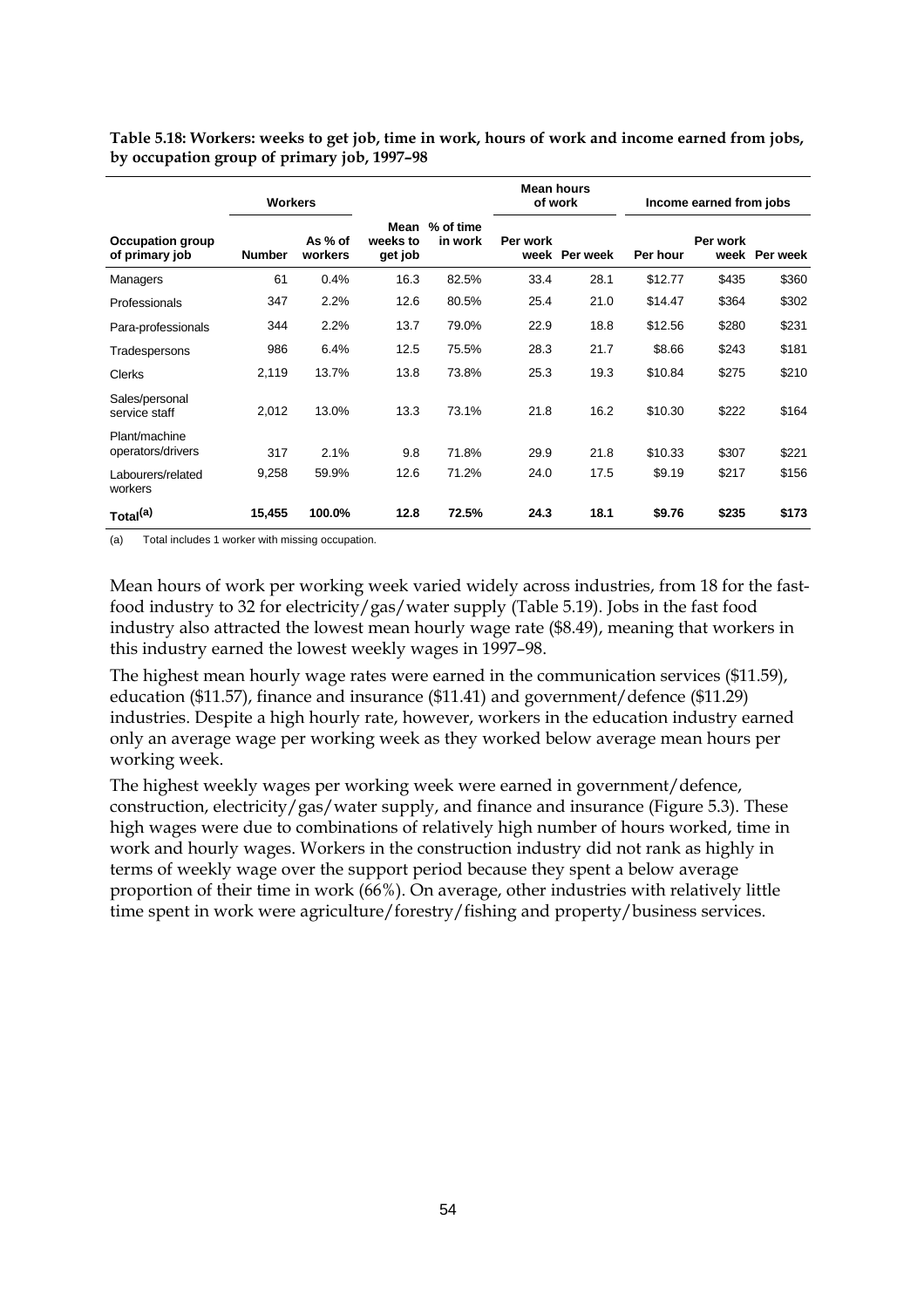|                                   | <b>Workers</b> |                           |                     |                           | <b>Mean hours</b><br>of work |      | Income earned from jobs |          |               |  |
|-----------------------------------|----------------|---------------------------|---------------------|---------------------------|------------------------------|------|-------------------------|----------|---------------|--|
| Industry of primary job           |                | As % of<br>Number workers | weeks to<br>get job | Mean % of time<br>in work | Per work Per week<br>week    |      | Per hour                | Per work | week Per week |  |
| Clothing/textiles/footwear        | 168            | 1.1%                      | 12.0                | 75.0%                     | 26.0                         | 19.7 | \$8.92                  | \$228    | \$168         |  |
| Other manufacturing               | 2,393          | 15.5%                     | 12.3                | 72.7%                     | 31.2                         | 23.3 | \$9.11                  | \$283    | \$210         |  |
| All manufacturing                 | 2,561          | 16.6%                     | 12.3                | 72.9%                     | 30.9                         | 23.1 | \$9.09                  | \$279    | \$207         |  |
| Fast food                         | 673            | 4.4%                      | 12.6                | 77.4%                     | 17.9                         | 13.8 | \$8.49                  | \$151    | \$115         |  |
| Other retail trade                | 2,272          | 14.7%                     | 13.3                | 73.0%                     | 22.2                         | 16.4 | \$9.35                  | \$204    | \$149         |  |
| All retail trade                  | 2,945          | 19.1%                     | 13.1                | 74.0%                     | 21.2                         | 15.8 | \$9.16                  | \$192    | \$141         |  |
| Agriculture/forestry/fishing      | 861            | 5.6%                      | 12.2                | 67.4%                     | 26.7                         | 18.3 | \$8.75                  | \$234    | \$156         |  |
| Mining                            | 24             | 0.2%                      | 22.0                | 74.3%                     | 28.0                         | 21.5 | \$10.60                 | \$289    | \$227         |  |
| Electricity/gas/water supply      | 57             | 0.4%                      | 7.1                 | 78.6%                     | 31.9                         | 25.5 | \$10.01                 | \$315    | \$250         |  |
| Construction                      | 245            | 1.6%                      | 12.4                | 66.3%                     | 30.6                         | 20.7 | \$10.47                 | \$322    | \$214         |  |
| Wholesale trade                   | 583            | 3.8%                      | 12.8                | 71.6%                     | 27.1                         | 19.8 | \$9.22                  | \$253    | \$178         |  |
| Hospitality                       | 1,254          | 8.1%                      | 11.8                | 69.3%                     | 22.0                         | 15.7 | \$9.65                  | \$209    | \$148         |  |
| Transport/storage                 | 416            | 2.7%                      | 12.6                | 72.2%                     | 28.0                         | 20.5 | \$10.15                 | \$279    | \$206         |  |
| <b>Communication services</b>     | 285            | 1.8%                      | 12.3                | 71.6%                     | 25.1                         | 18.2 | \$11.59                 | \$290    | \$211         |  |
| Finance and insurance             | 227            | 1.5%                      | 10.8                | 76.8%                     | 27.2                         | 21.4 | \$11.41                 | \$311    | \$246         |  |
| Property/business services        | 676            | 4.4%                      | 12.8                | 68.7%                     | 21.1                         | 15.5 | \$10.09                 | \$206    | \$150         |  |
| Government/defence                | 670            | 4.3%                      | 12.7                | 80.5%                     | 29.3                         | 24.2 | \$11.29                 | \$332    | \$277         |  |
| Education                         | 418            | 2.7%                      | 16.4                | 73.2%                     | 21.0                         | 16.1 | \$11.57                 | \$235    | \$179         |  |
| Health/community services         | 1,349          | 8.7%                      | 14.1                | 75.2%                     | 21.4                         | 16.9 | \$11.08                 | \$235    | \$185         |  |
| Cultural/recreational<br>services | 281            | 1.8%                      | 12.8                | 72.0%                     | 19.9                         | 14.6 | \$9.88                  | \$195    | \$140         |  |
| Personal/other services           | 914            | 5.9%                      | 13.0                | 72.6%                     | 20.0                         | 14.9 | \$10.27                 | \$201    | \$150         |  |
| Other                             | 1,689          | 10.9%                     | 12.9                | 71.2%                     | 22.4                         | 16.1 | \$9.28                  | \$204    | \$144         |  |
| Total                             | 15,455         | 100.0%                    | 12.8                | 72.5%                     | 24.3                         | 18.1 | \$9.76                  | \$235    | \$173         |  |

**Table 5.19: Workers: weeks to get job, time in work, hours of work and income earned from jobs, by industry of primary job, 1997–98**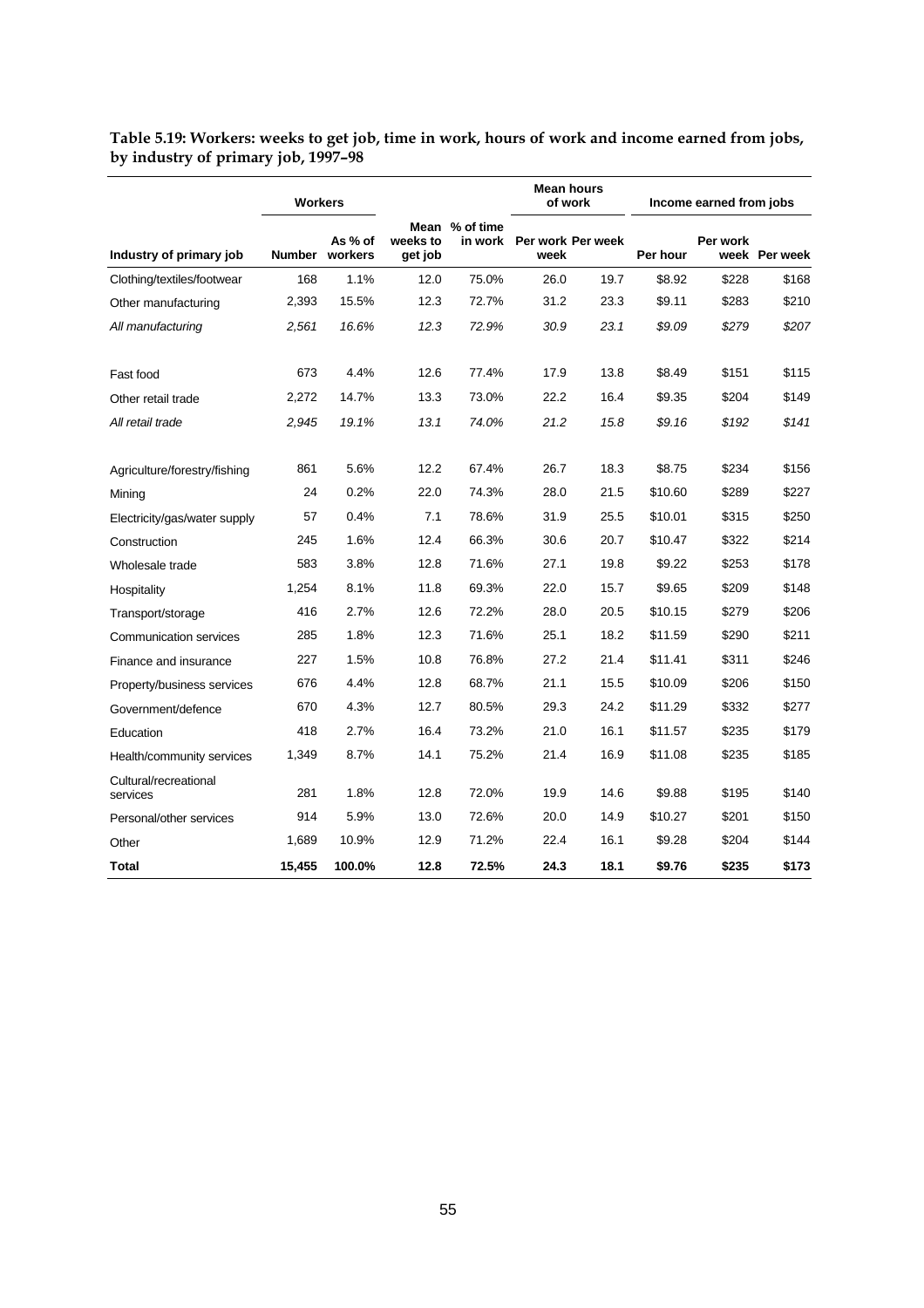

## **5.13 Job experience by State and Territory**

There was considerable variation among States and Territories in all aspects of job experience in 1997–98 (Table 5.20), as in the last two financial years. Western Australia had the highest percentage of clients employed (64%), however, workers in this State had the lowest hourly wage rate, the lowest wage per working week and among the lowest wage rate per week over the support period.

Workers in South Australia had the highest proportion of time in work, the highest mean weekly hours and the highest weekly wages. Tasmania had the lowest percentage of clients in work and the lowest time in work, and was below average in terms of hours worked and income earned from jobs.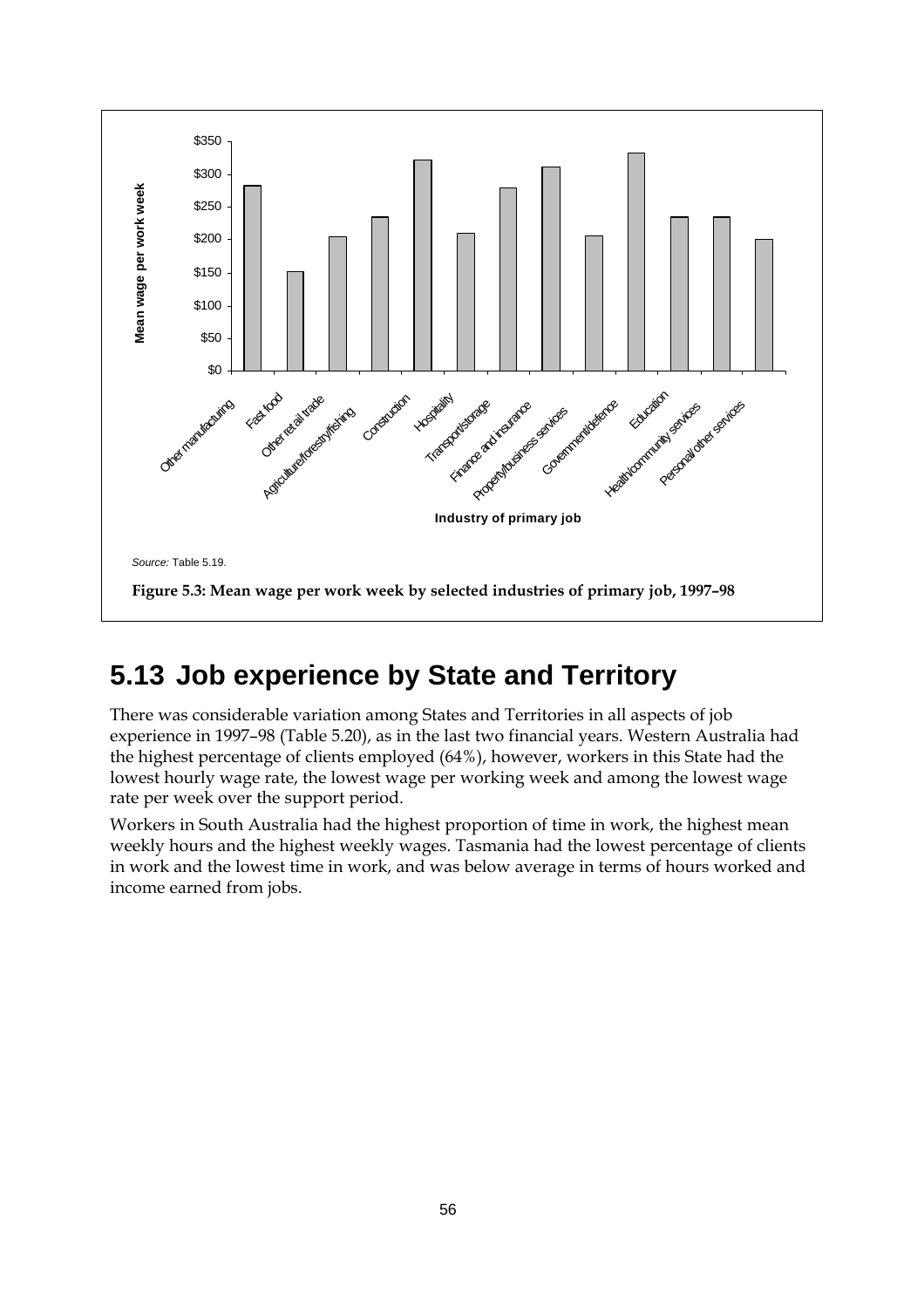|                                        | <b>Workers</b> |                    |                             |                      | <b>Mean hours</b><br>of work |               | Income earned from jobs |          |               |
|----------------------------------------|----------------|--------------------|-----------------------------|----------------------|------------------------------|---------------|-------------------------|----------|---------------|
| <b>State/Territory</b>                 | <b>Number</b>  | As % of<br>clients | Mean<br>weeks to<br>get job | % of time<br>in work | Per work                     | week Per week | Per hour                | Per work | week Per week |
| New South Wales                        | 3,737          | 47.5%              | 13.4                        | 73.0%                | 25.9                         | 19.4          | \$10.14                 | \$258    | \$193         |
| Victoria                               | 4,710          | 47.0%              | 12.3                        | 70.7%                | 23.5                         | 17.1          | \$10.25                 | \$235    | \$169         |
| Queensland                             | 3,470          | 53.5%              | 13.2                        | 69.6%                | 23.8                         | 16.9          | \$9.23                  | \$215    | \$150         |
| Western Australia                      | 1,825          | 63.5%              | 12.2                        | 75.0%                | 23.4                         | 18.0          | \$8.87                  | \$212    | \$162         |
| South Australia                        | 840            | 54.3%              | 13.0                        | 82.9%                | 26.6                         | 22.6          | \$9.80                  | \$265    | \$226         |
| Tasmania                               | 247            | 42.5%              | 14.2                        | 68.1%                | 23.4                         | 16.1          | \$9.85                  | \$223    | \$155         |
| <b>Australian Capital</b><br>Territory | 494            | 60.9%              | 11.0                        | 80.0%                | 23.8                         | 19.3          | \$9.10                  | \$224    | \$175         |
| Northern Territory                     | 132            | 60.0%              | 12.8                        | 81.5%                | 24.0                         | 19.6          | \$9.46                  | \$245    | \$195         |

**Table 5.20: Workers: weeks to get job, time in work, hours of work and income earned from jobs, by State and Territory, 1997–98**

#### **5.14 Job experience and location**

During 1997–98, clients in remote locations were more likely to be workers (53%) than clients from rural and urban locations (51% each; Table 5.21). Clients from remote locations also took less time, on average, to get a job, than clients in rural and urban locations. However, on average, urban workers spent a higher proportion of their support time in work, and worked more hours more per week than workers from either rural or remote locations. This meant that weekly income was substantially higher in urban locations than in rural and remote locations.

**Table 5.21: Workers: weeks to get job, time in work, hours of work and income earned from jobs, by location, 1997–98**

|          | <b>Workers</b> |                    |                             |                      | <b>Mean hours</b><br>of work |               | Income earned from jobs |          |               |
|----------|----------------|--------------------|-----------------------------|----------------------|------------------------------|---------------|-------------------------|----------|---------------|
| Location | <b>Number</b>  | As % of<br>clients | Mean<br>weeks to<br>get job | % of time<br>in work | Per work                     | week Per week | Per hour                | Per work | week Per week |
| Urban    | 10,863         | 50.7               | 12.7                        | 73.6                 | 25.5                         | 19.2          | \$9.83                  | \$248    | \$186         |
| Rural    | 4,309          | 51.1               | 13.1                        | 70.1                 | 21.6                         | 15.6          | \$9.55                  | \$201    | \$143         |
| Remote   | 283            | 52.8               | 11.4                        | 69.0                 | 20.7                         | 14.4          | \$9.87                  | \$209    | \$142         |

*Note:* Location is classified according to the Commonwealth Department of Family and Community Services Rural and Remote Areas classification, which is based on 1991 Australian Bureau of Statistics data and 1996 Australian Electoral Commission data.